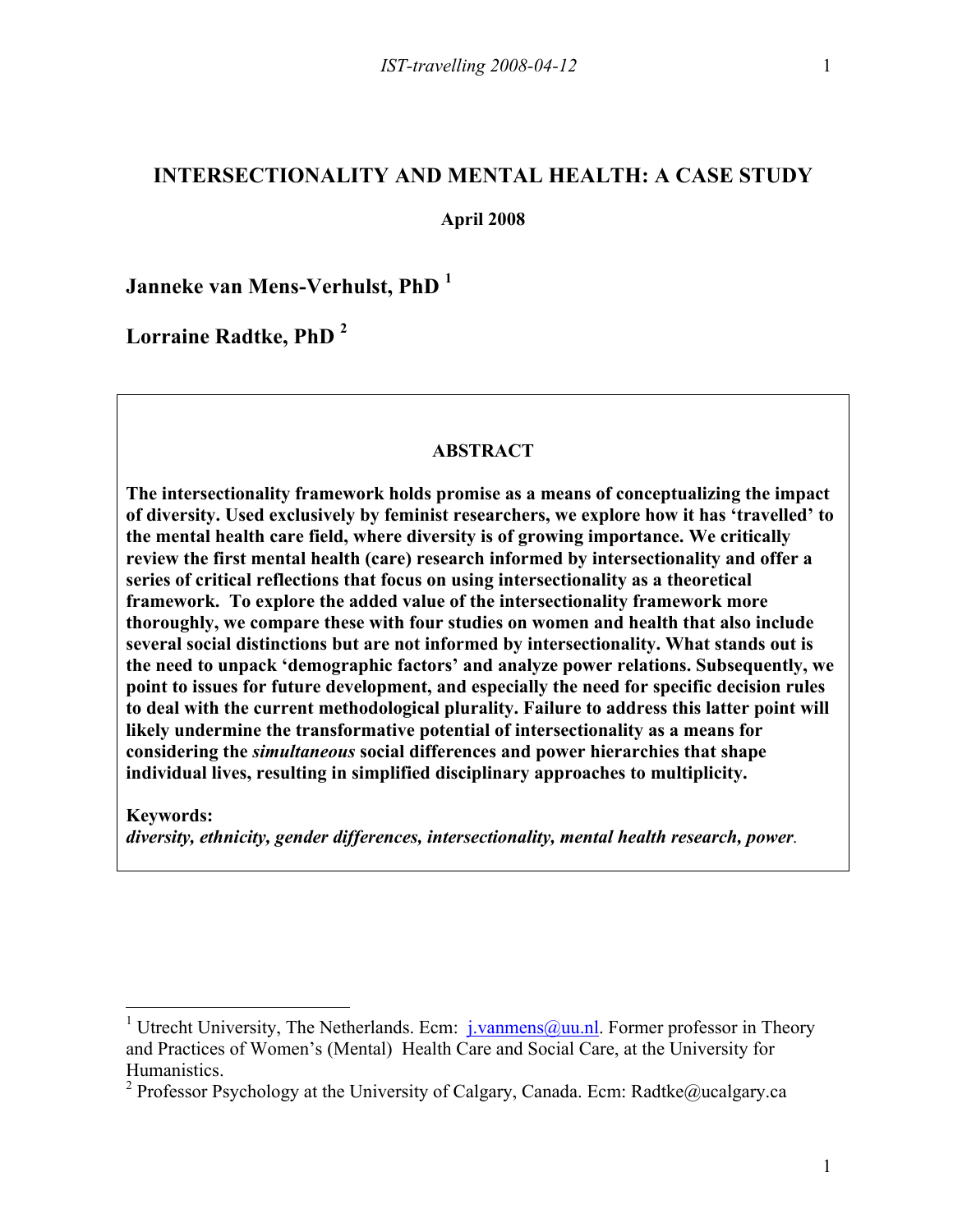Intersectionality, a concept that makes visible 'the multiple positionings that constitute everyday life and the power relations that are central to it' (Phoenix and Pattynama, 2006, 187), has been called the most important theoretical contribution to emerge from women's studies so far (McCall, 2005). First developed in the late 1980's, it has gradually been incorporated in feminist research projects in various fields, including gerontology (e.g., McMullin and Cairney, 2004) and public health (e.g., Schulz and Mullings, 2006). The chapters in Schulz and Mullings (2006) provide a glimpse of what an intersectional approach may mean for health care/prevention practices and specifically meeting the needs of diverse groups. On the one hand, intersectionality points toward new perspectives on the analysis and treatment of health problems for various social groups. On the other hand, it generates questions, such as how to use this rich theoretical concept in developing and carrying out research projects, bearing in mind the historical conditions that gave rise to the theory. More generally, there has been extensive critical discussion about putting intersectionality into practice in a variety of disciplines (e.g., McCall, 2005; Phoenix and Pattynama, 2006; Stewart and McDermott, 2004).

In this paper, we take the area of mental health research as a case study and critically assess how well intersectionality has "travelled" (Said, 1983, 2000), thereby advancing the understanding of what intersectionality may add to the consideration of social differences. To achieve our aim, we explore emerging understandings of intersectionality in mental health studies that have adopted an explicit intersectionality approach and reflect on the future of intersectionality as a framework for research.

The importance of such conceptual elaboration is evident for the field of health care research and policy in particular, because there continues to be a call for more research that incorporates social diversity concerns (e.g., Commission of the European Communities, 2007; Health Canada, 2000; World Health Organization Regional Office for Europe, 2005). The reasons are both moral and practical. As many governments and health sector management organisations acknowledge, clinical practice must be adequate for different populations, including, for example, seniors, women, Black and Latino/a, lesbians, people with disabilities and the economically disadvantaged. Specific concerns driving the diversity turn at the moment pertain to access, safety, and quality of health care services for everyone. The need for careful treatment of social differences has also been emphasized by the American Psychological Association in their *Resolution on Culture and Gender Awareness in International Psychology* (2004) and the recent *Guidelines for Psychological Practice with Girls and Women* (2007). With the growing emphasis on 'evidence-based' health practices, there is an increasing urgency for empirical research to underpin and legitimise the development of `diverse' practices with scientifically produced knowledge.

The mental health context stands out for us, because there has been persistent emphasis on the importance of practitioner cultural competence and the need to be sensitive to the clients' cultural background and ethnic identities (e.g., Comas-Diaz and Greene 1994; Hays and Iwamasa, 2006; Hwang et al., 2008; Sue, S., 2006). Furthermore, we envision a synergy between psychology's concern with women's mental health and the interdisciplinary field of women's studies, with psychology contributing to the interdisciplinary dialogue on intersectionality through lessons learned from research and practice related to health psychology (Radtke and van Mens-Verhulst, 2007) and women's studies contributing to psychology through the theoretical and methodological debates related to intersectionality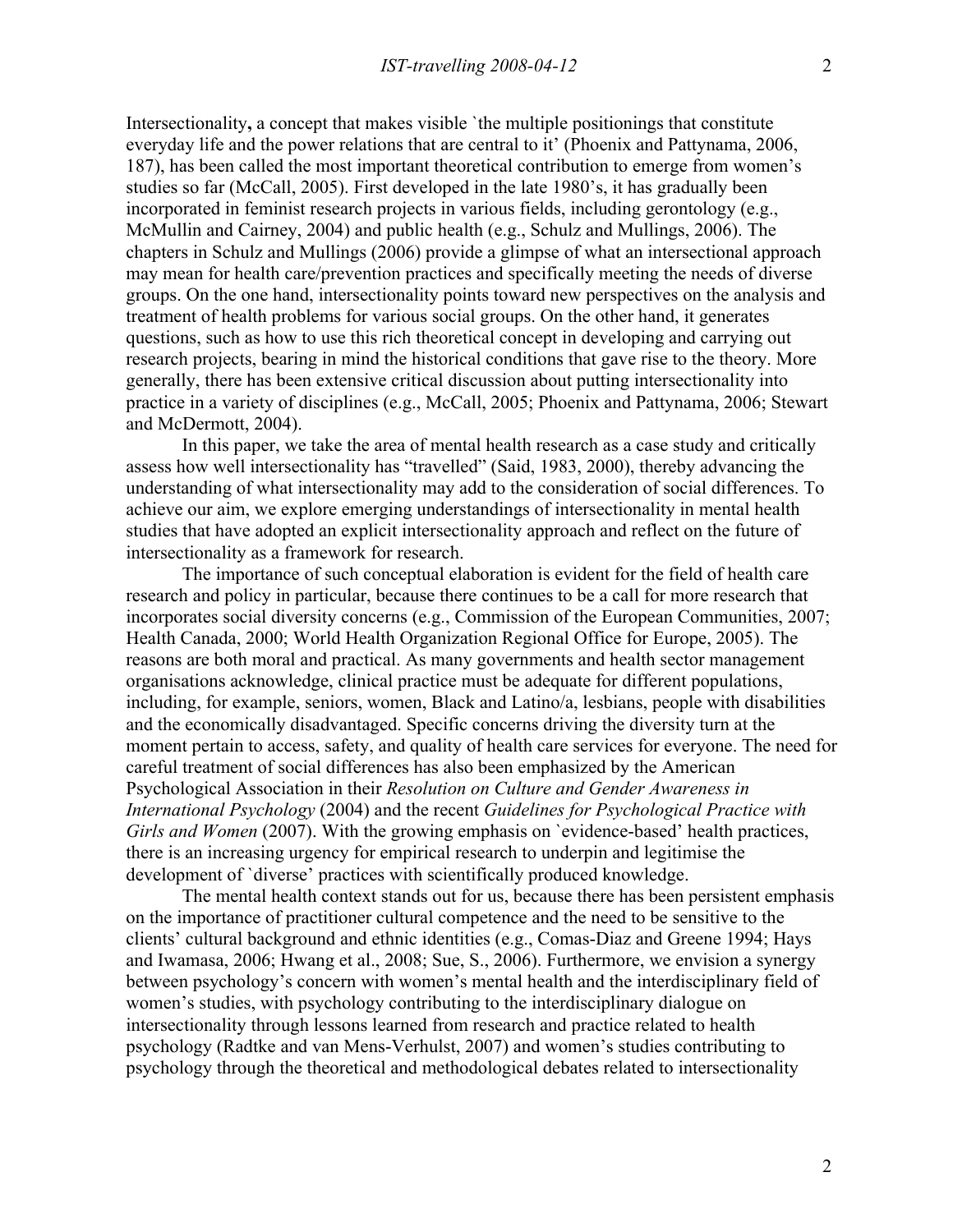(Stewart and Dottolo, 2006). Such cross-fertilization between a traditional academic discipline and women's studies remains exceptional (McCall, 2005).

Naming the differences is an important starting point for taking them seriously, but theorizing about their relationships and implications is also required. Linking together gender, race, sexuality and class is not innocent as Schueller (2005) has argued in her essay on the tradition of analogy in (white) feminist theory. Importantly, she places "white" in parentheses to emphasize that white feminists tend not to reflect on how race informs their perspectives. Perhaps because the nature of such differences and the means of incorporating them into research and practice are not straightforward, many researchers and practitioners focus on just one of the prominent social differences in western societies, usually gender, ethnicity, class, age, or sexuality diversity. Inside those specific fields, however, experts share remarkably similar concerns, mainly stemming from the tension between the nomothetic level of much research and the idiographic level of clients. These include: (1) inappropriately ascribing characteristics associated with a social group to individual group members, e.g., assuming that the depression of an elderly immigrant woman must be due to homesickness; (2) turning observed differences into new stereotypes, such as `the depressive older lesbian'; (3) transforming descriptive categories into normative ones and pathologising those who depart from that norm - usually men, native speakers and healthy adults are depicted as the healthy standards with women, foreigners and the elderly seen as deficient and unhealthy or foolish; (4) blindness for within-group differences, resulting in a homogenized image of men and women clients, irrespective of their ethnicity, sexual preference, marital status, age, education and income; (5) overestimating differences and underestimating similarities between groups, such as between non-western and western women (although the health care system is mainly founded upon assumed universality of biological, psychological, and social processes that are related to health); and (6) essentialising differences by postulating a biological origin and claiming that they cannot be modified, e.g., presenting sex differences in depression as the inevitable consequence of a difference in hormone levels. Ignoring these concerns puts patients, women as well as men, at risk for (a) therapists to stereotype them and ignore their self-understandings, (b) being pathologized and trivialized because their complaints are incorrectly interpreted, and (c) having their treatment fail to take into account the limitations as well as opportunities associated with their social context.

Of note, the mental health care literature reflects very little direct engagement with the diversity debates to be found within the field of women's studies, especially in relation to intersectionality, a concept that has received considerable critical attention (e.g., Brah and Phoenix, 2004; Collins 1991, 1998; Crenshaw, 1989, 1991; Lorde, 1984; Phoenix, 1998; Phoenix and Pattynama, 2006; Smith, 1998; Stewart and McDermott, 2004; Williams, 1997; Yuval-Davis, 1997). Although researchers and practitioners within the mental health care field frequently recognize that more than separate social differences must be considered, they generally treat these social differences as independent variables. In contrast, intersectionality, which originated in Black Feminist Studies with the idea that Black women's lives cannot be adequately understood purely from a `race' or a gender perspective, identifies these two types of social difference as intertwined and inseparable (Crenshaw, 1989, 1991). Our view is that intersectionality's generative potential is considerable, but the implications for research and practice are still being worked out. This would seem then to be the optimal moment to assess how intersectionality might best be utilized within the mental health context.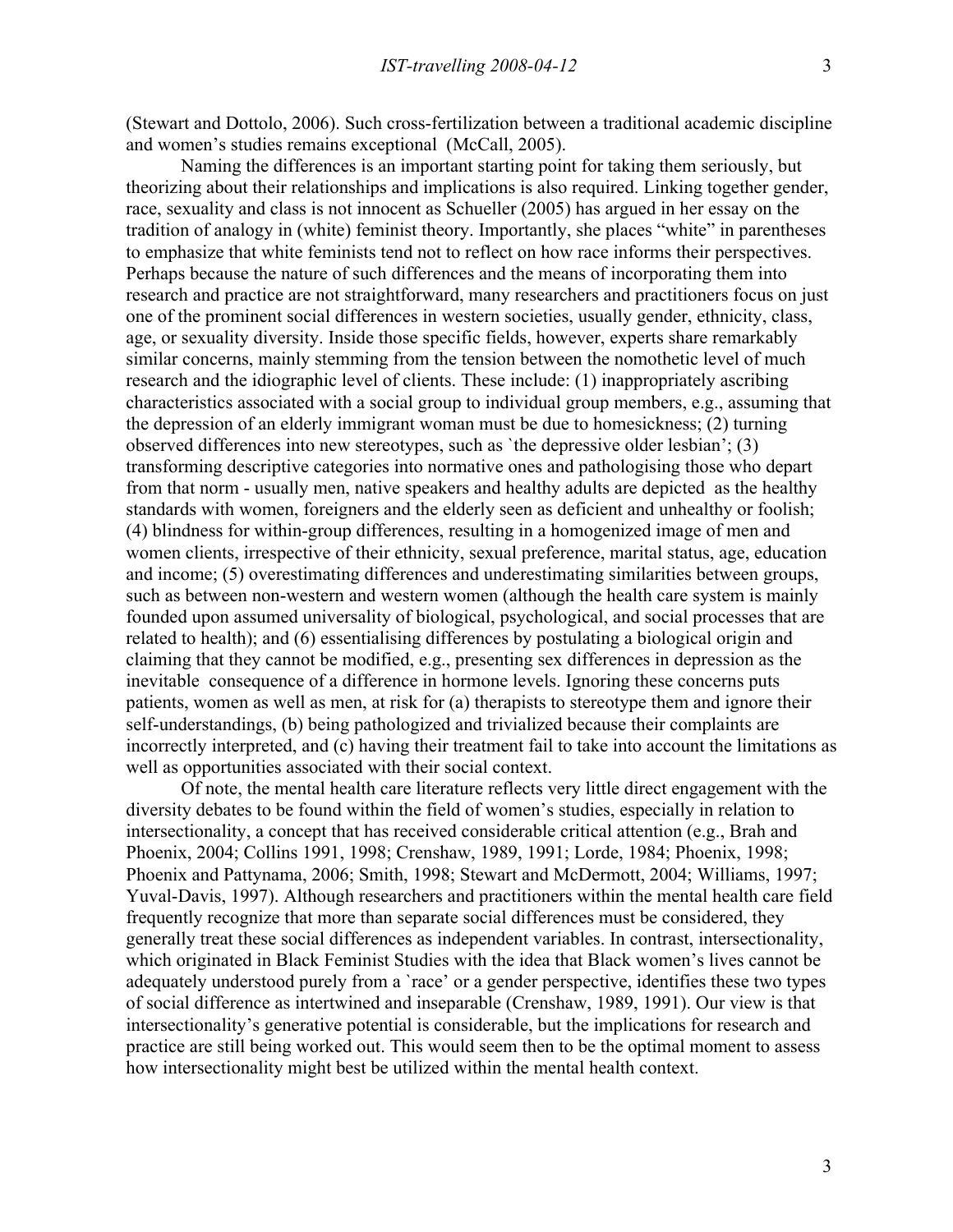First, however, we situate intersectionality among other conceptualizations of diversity and provide an overview of intersectionality's practical relevance as advocated by some mental health care professionals.

# **CONCEPTUALIZATING DIVERSITY**

# *Diversity, social differences and multiple identities*

The most circumscribed view of diversity focuses on race and ethnicity, but there is a less narrow, though still limited view that also takes sex/gender into account. In its broadest sense, diversity has come to include many additional social differences such as sexuality, age, dis/ability, class, and, in some cases, philosophy of life (Nkomo and Cox, 1997). At an individual level, people's affiliations with specific social groups are tied to their sense of personal identity and social location (both who one is and who one is not). Subsequently, through processes such as internalization, identification, socialization and acculturation, social differences are thought to have widespread implications for a person's self-understanding, selfpresentation and everyday life (Pheterson, 1986; Phoenix, 1998; Rummens, 2003).

Frequently, social differences are depicted as independent and additive with one single, dominant identity/social location, often, sex or nationality (Donaldson and Jedwab, 2003; Wilkinson, 2003). Not surprisingly, then, various models for multiple identities have gradually appeared. Rummens (2003), for example, described several additive models that fail to incorporate the relationships among the social identities. Generally within social psychology, however,'social identity' is used as a unifying concept that refers to an individual's selfdefinition with respect to both unique characteristics as well as characteristics that are associated with group identifications, such as gender and race. Consequently, multiple identities simply become different aspects of a unified self. Nevertheless, some psychologists have recognized the need to develop means of conceptualizing persons who identify with more than one culture, but the various definitions of biculturalism ignore other identities such as social class (e.g., Hermans and Kempen 1998; LaFromboise, Coleman, and Gerton 1993; Nguyen and Benet-Martínez, 2007).

#### *Intersectionality*

 Although there are some variations in the conceptualization of intersectionality in particular disciplinary contexts (e.g., Browne and Misra, 2003), the essential idea underlying the concept is that social distinctions are related and *simultaneously* impact individual's lives. Formulated within a social constructionist framework, intersectionality emphasizes that when we make social distinctions, we construct differences and opt for indifference to similarities. Importantly, such social distinctions can be conceptualized in terms of a number of dimensions, including the cultural, psychological, and social. As such, it shifts attention to the individual's social positioning at the intersection of a complex set of social relations. Psychologically speaking, one's social positioning is tied to one's identity and sense of agency, but because social positioning shifts from one social context to another, so do identity and agency, making them fluid and ever-changing. Intersectionality refers to social groups, individual identities, *and* the connection between the two, but within this social constructionist framework the macro- and micro levels are not reducible to one other (Phoenix and Pattynama, 2006). By encompassing several social differences, an intersectionality framework draws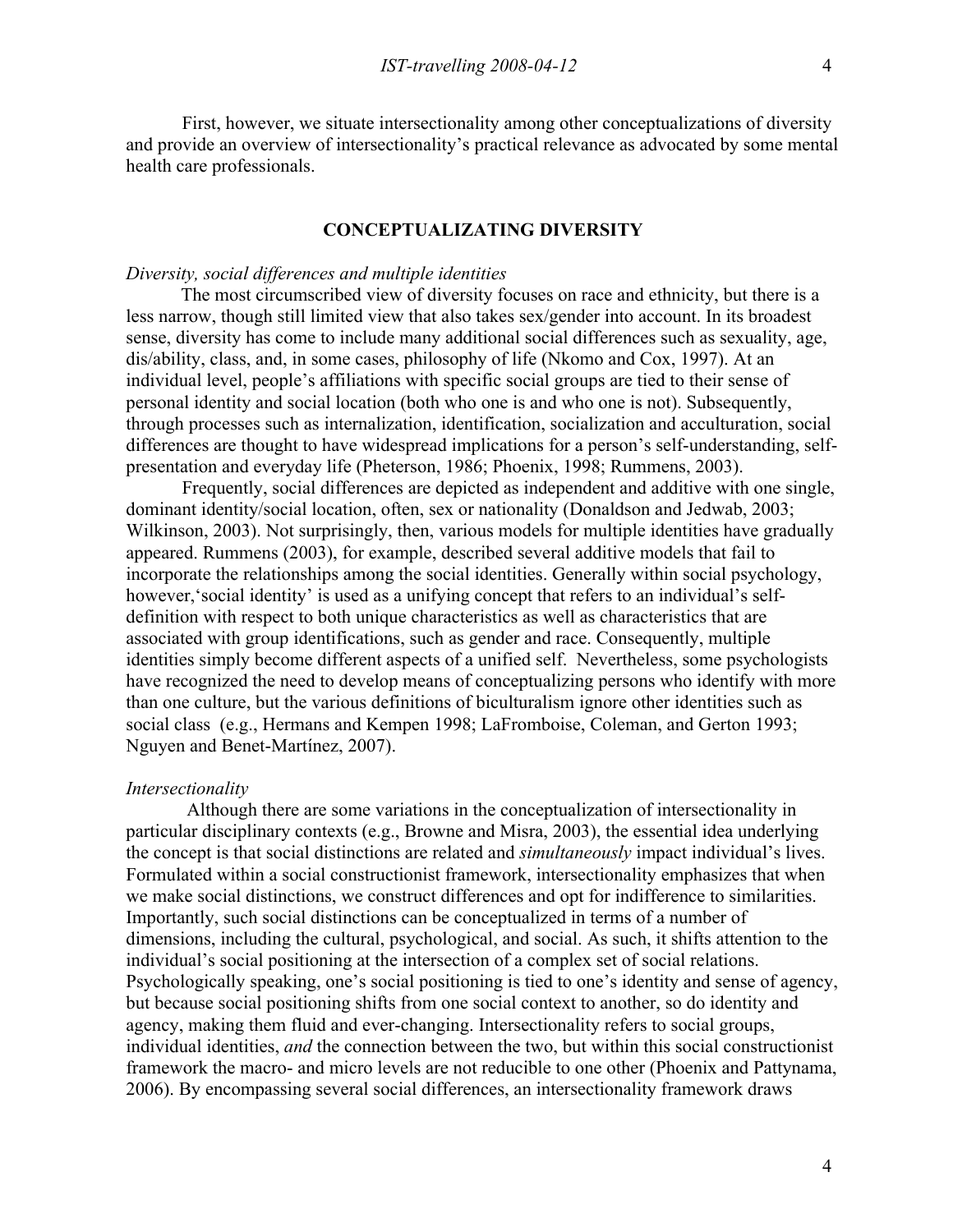attention to the simultaneity of similarity and difference, i.e., an individual can be both similar (same age) and different (female rather than male) from others depending on the context of comparison. Moreover, when and where particular differences matter is subject to variations of time and place.

Reflecting its origins, the intersectionality framework incorporates a sensitivity to power hierarchies. This is in contrast with traditional mental health care research, where power relations typically appear only implicitly in concerns about the influence of poverty and violence on clients' health and response to treatment, equal access to health care, and the safety of treatments (e.g., the need for sex specific knowledge in order to prescribe correct medication). Intersectionality, however, refers to multiple oppressions that are simultaneous (i.e., gender and ethnicity and class, etc.), inseparable (e.g., the impact of ethnicity cannot be isolated from the impact of gender), and intertwined (e.g., ethnicity and gender are mutually significant in everyday life). Consequently, groups and communities do not occupy a subordinate position by virtue of some inherent property (e.g., their culture or religion), but rather acquire this position as the outcome of socio-historical and political processes. Moreover, they may be positioned in contradictory ways, being advantaged in some respects (perhaps by virtue of being middle class) and disadvantaged in others (perhaps by virtue of being Black). Consequently, the intersectionality framework is very suitable for highlighting the hybrid positions and identities associated with diversity.

Methodologically, intersectionality presents a problem of complexity and a need for interdisciplinary solutions. McCall (2005) argued that principally, this entails three main strategies/stances: anti-categorical, intracategorical and intercategorical. The first two entail a critical approach toward categories, and the latter takes up categories provisionally. The critical approach is rooted in long-standing feminist critiques of binaries, such as male/female, and essentialist thinking, both which perpetuate social inequalities. Here complexity is handled either by studying social locations at the intersection of a number of social differences or exploring the diversity within a particular social group. On the other hand, the intercategorical stance focuses attention on structural inequalities and power relations between social groups. However, the complexity implied by intersectionality is not adequately addressed by any of the individual methodologies adopted to date. Instead, she argues that we must cross disciplinary boundaries and adopt multiple methods, thereby generating many different, partial understandings of the significance of intersectionality.

In resisting a reductionist epistemology and at the same time including the individual and her identities, intersectionality potentially has much to offer to mental health care research and is particularly relevant to scholarship on health disparities that is critical of the biomedical paradigm's knowledge production and practices (Mann and Huffman, 2005; Schulz and Mullings, 2006).

# *Practical Relevance of Intersectionality*

Within the mental health literature, some attention has been paid to the practical worth of using intersectionality to conceptualize difference in a mental health context. Robinson (1993), an early advocate of intersectionality, argued that disadvantaged gender, race, class and cultural positions may provoke feelings of powerlessness and, by breaking the silence about the enormity of those intersections while also focussing on client strengths, counsellors might encourage their clients' empowerment. She argued further that this would enable them to accept their realities, reframe the situation, and resist the internalization of negative behaviours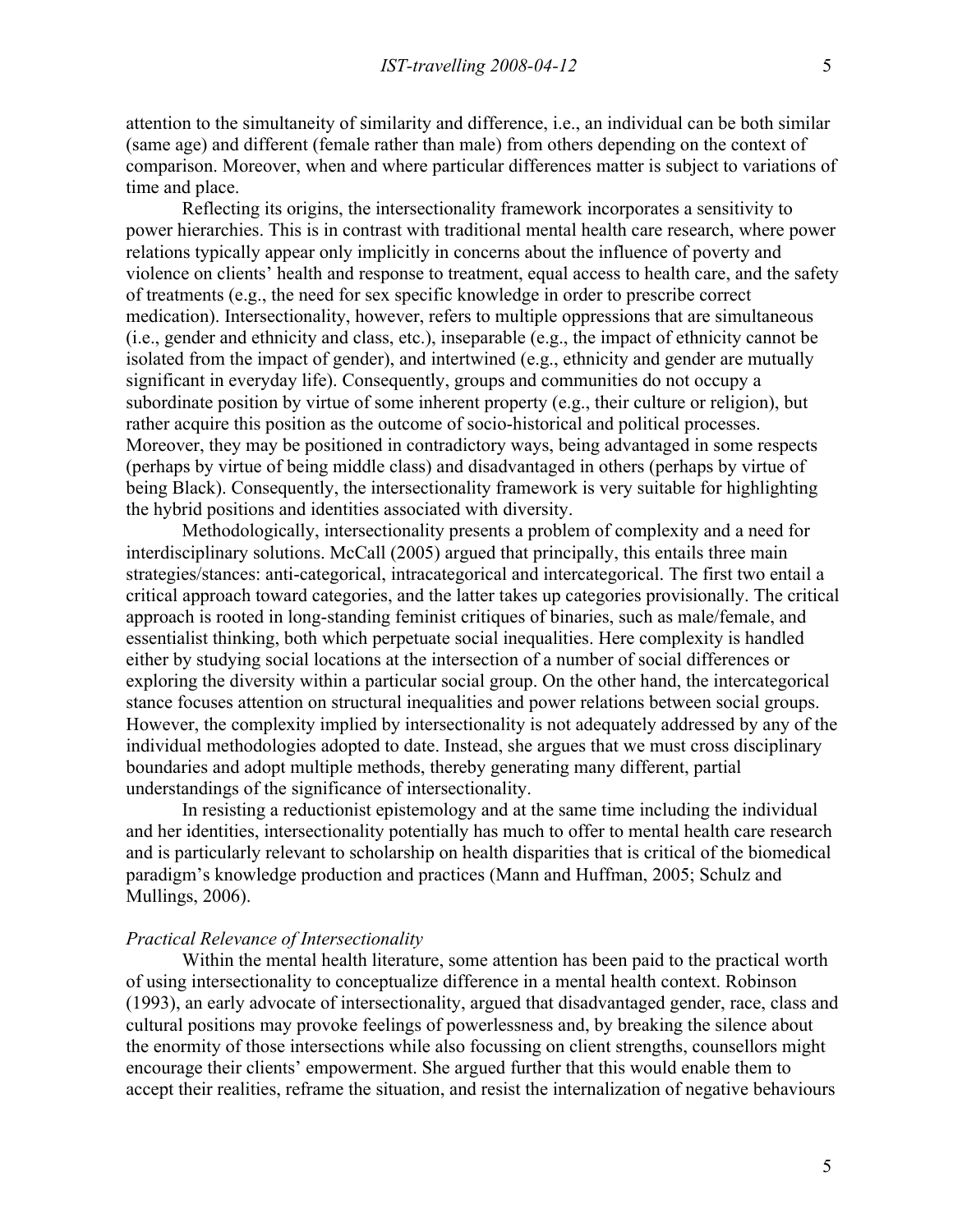and attitudes. More recently, Chantler (2005) suggested that incorporating intersectionality in person-centred therapy may address the structural dimensions of inequality in clients' experiences of racial and sexual abuse, harassment, and violence; and also their limited access to services due to lack of money, childcare, transportation, speed of response, preferred language or preferred sex or ethnicity of counsellor. In addition, Salazar and Abrams (2005) created a tool to conceptualize the client's self-perceptions in relation to a number of cultural groups as interwoven and at times inseparable by utilizing intersectionality to connect racial/cultural identity with marginalization within oppressive systems such as sexism, heterosexism, beauty-ism, and able-ism. Their stated aim is to support development towards `increasing levels of awareness and empowerment' (p. 51). Such explorations reflect a burgeoning interest in finding new ways to incorporate social and political differences into the therapeutic context, articulating the power relations in client's lives and acknowledging clients' perspectives.

Burman (2004) has provided the most detailed example of an intersectionality-inspired mental health care analysis. She argues in favour of including multiple social differences to avoid the reproduction of existing power hierarchies by health care providers, administrators, and policy makers. For example, when culture is privileged over gender, problems like domestic violence and female circumcision (the two health issues she focused on) are defined as a private matter, i.e., as `culturally specific' practices that are the concern of a particular cultural community and therefore are not matters to be addressed by the regular health care system. Also, discourses of ethnic specificity and specialisation may lead mental health care providers to simply assume that consulting room encounters will include cultural and language barriers. Such discourses contribute to 'race anxiety', whereby mental health care providers may not offer available mental health care expertise and treatments because they feel ill prepared and worry about being inappropriate and possibly accused of racism. Instead, clients may be referred to services available within their own cultural `communities'. Poorer mental health care may be the result when there simply are no comparable services, and clients may avoid services within their cultural communities, especially smaller ones, because confidentiality is an issue, i.e., seeking those services may publicly expose the nature of the individual's health problem. Furthermore, mental health practitioners from within the cultural community may not question accepted cultural practices that have negative consequences for health. Finally, policies and laws, e.g., regarding immigration and residency status, may result in certain women being excluded from the health care system. In her view, an intersectionality framework that draws attention to similarities as well as differences can serve to disrupt the processes that obscure or exacerbate certain health-related problems, impede adequate care, and exclude some people from the mental health care system.

In conclusion*,* intersectionality has the potential to be a practical conceptual framework for mental health care providers. However, its feasibility remains in question due to the complexities associated with multiple, interdependent social differences. We now turn to the empirical research literature.

## **MENTAL HEALTH (CARE) RESEARCH INFORMED BY INTERSECTIONALITY**

We searched within SCOPUS and PSYCHINFO for mental health care research, published between 1995 and 2006, that was explicitly informed byintersectionality. Search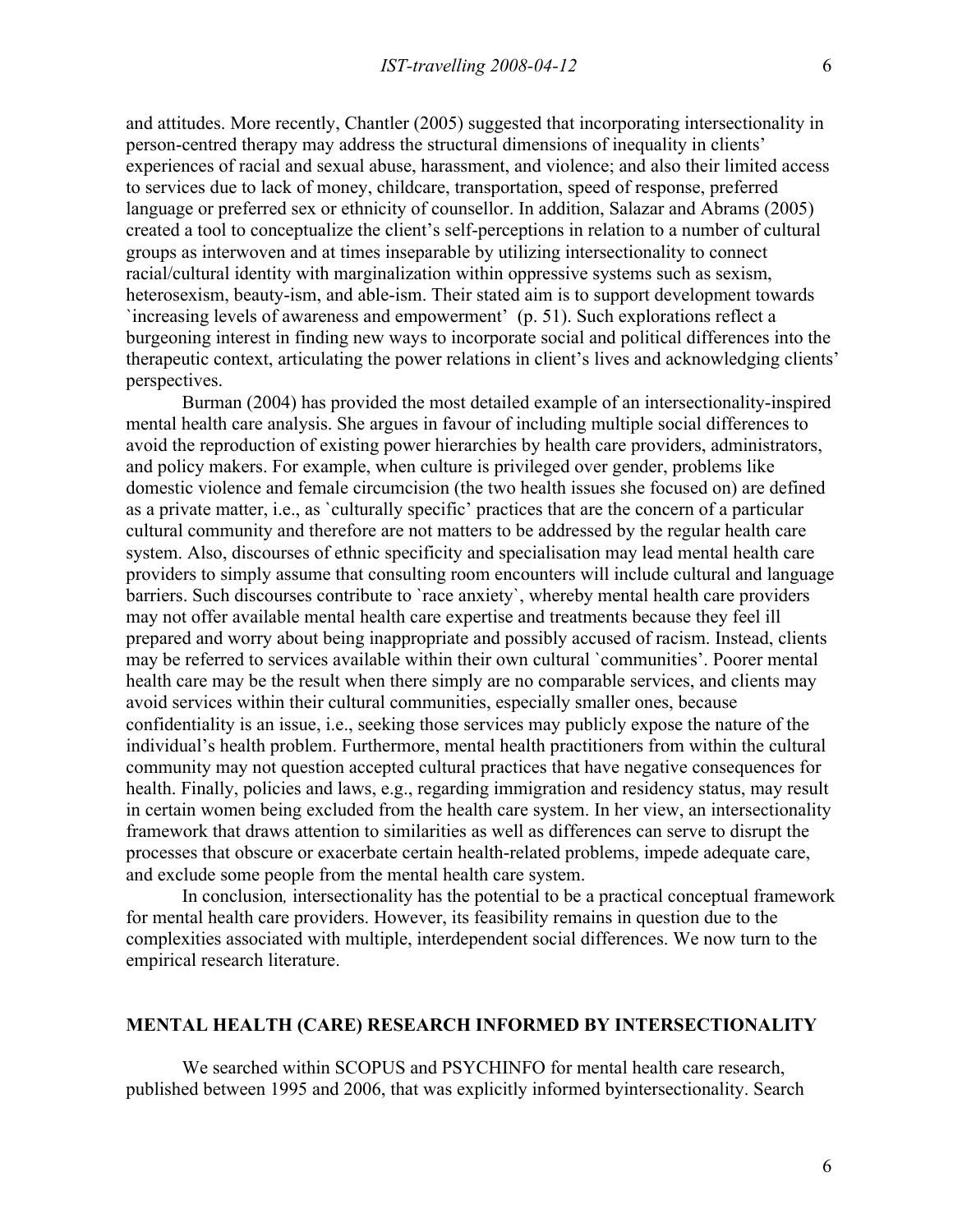terms for the title and/or abstract were *intersection\* OR intertwine\*, health and gender*. We excluded publications pertaining to health education and those in which 'intersection' did not refer to social diversity but, for example, to types of health care, disciplines, problems, and so on. This resulted in three hits: Burman and Chantler (2005); Rosenfield, Phillips and White (2006); and Whitney (2006). We also included a chapter (Caldwell, Guthrie, and Jackson) from the most recent book about intersectionality and health (Schulz and Mullings 2006). For these four studies, we reviewed: a) their definition of intersectionality, b) the aspects of mental health care they studied, c) their theoretical framework, d) the social distinctions used in their analyses, e) their research strategy, and f) their results/recommendations. This then enabled us to compare how intersectionality was incorporated in contrast with how it might have been utilized.

### *Burman and Chantler (2005)*

Burman and Chantler take for granted intersectionality's meaning and offer no explicit definition, perhaps because Burman (2004, 2005) previously explored intersectionality as a theoretical contribution to psychological studies. They focus on the provision of mental health services to female survivors of domestic violence from `minoritized' communities that are underrepresented among those utilizing the services. They tackle the question `Why don't they leave?' by comparing the survivors' views with those of the service providers. Minoritisation is a central theoretical concept in their analysis: `to highlight that groups and communities do not occupy the position of minority by virtue of some inherent property (of their culture or religion, for example) but acquire that position as the outcome of a socio-historical process' (p. 59). Commensurate with intersectionality, as a concept, minoritization is said `to encourage a reading that indicates areas of continuity as well as differences of position between women from different minoritized groups – so spanning the black/white divide that usually structures the discussion' (p. 60, footnote 2).

For their action research project, they interviewed 23 survivors from five communities: African, African-Caribbean, South Asian, Jewish and Irish, as well as 29 service providers from three types of organizations: generic, specialised in domestic violence, and culturally specific. Interestingly, only the culturally specific domestic violence support services proved to be successful sites from which to recruit the type of respondents they sought. The interviews were semi-structured and oriented around five areas: experiences with identifying and using services; barriers to accessing services; meanings and perceptions of domestic violence; any associations of cultural specificities in relation to these issues; and service development needs in order to facilitate survivors' transitions to independent living. In their analysis, they did not distinguish between Black and white women in advance. Furthermore, they explored contextual factors to avoid individualistic explanations and concentrated on the common barriers the women encountered, especially the barriers posed by immigration, poverty and employment status. By iterative readings of the interview transcripts, they identified convergent and divergent themes. In comparing the survivors' and service providers' responses, they concentrated on differences, thus revealing the failure of provider organisations to acknowledge the legal, material and practical barriers that survivors encounter. Furthermore, in comparing service providers, they noted that both generic service organizations and those specialized in domestic violence tended to refer the minoritized women to culturally specific organizations, thus locking them into their cultural context even if this may be detrimental. They argued that this cultural pathologisation obscures the responsibility of local governments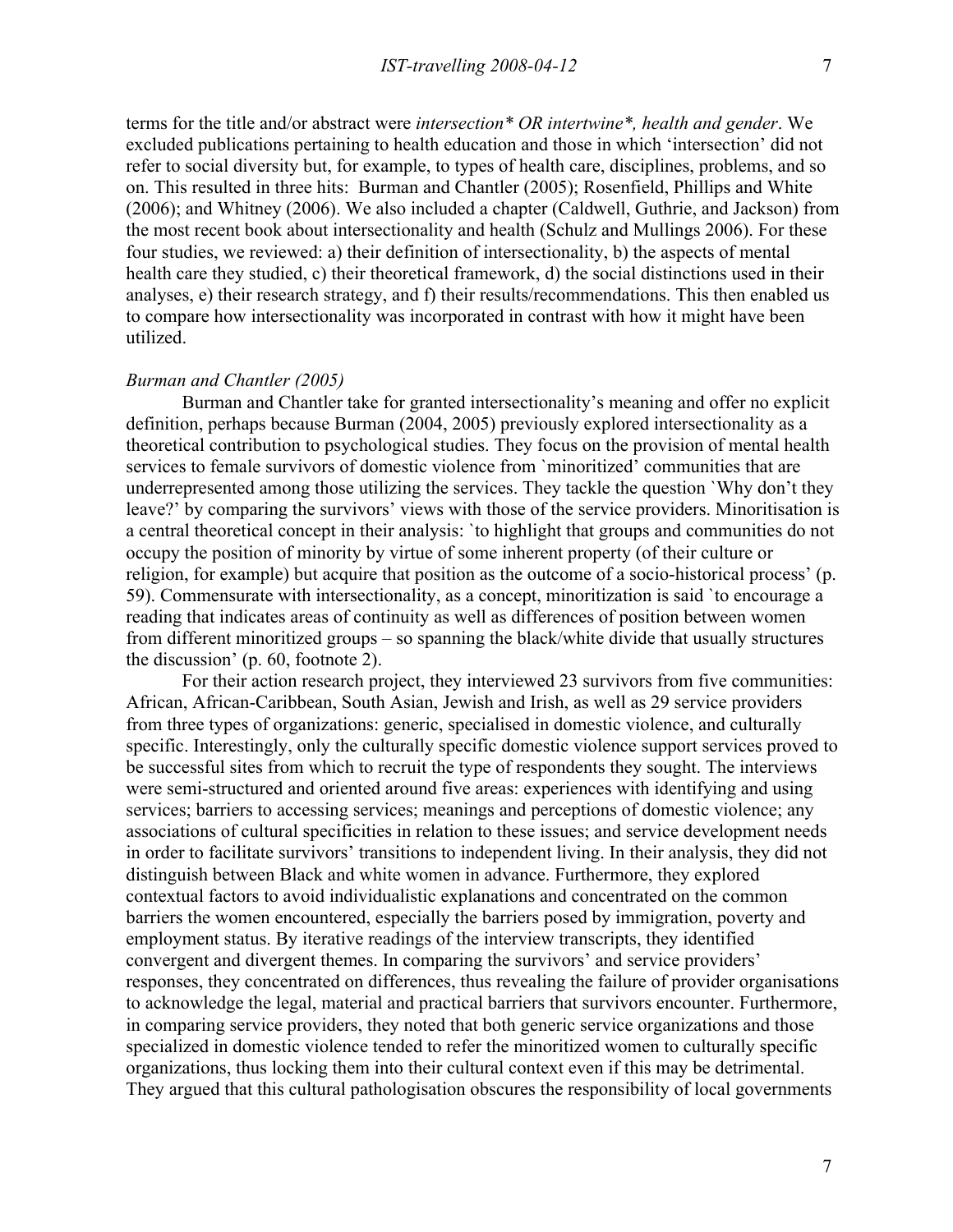to care for all its citizens and effectively supports the violence. Their conclusions include legal and practical recommendations to improve the situation of minoritized women surviving domestic violence.

## *Rosenfield, Phillips and White (2006)*

Here, intersection was depicted as the interaction among multiple statuses, and as part of `a growing body of theory and research that attests to the importance of contextualising social statuses and identities' (p. 179). They were concerned with the internalization and externalization of problems, e.g., depression and anxiety (internalization) vs. delinquent and antisocial behaviors such as vandalism, theft, assault, and substance abuse (externalization). They utilized `self-salience schema', i.e., beliefs and values about the importance of self versus the collective in social relations, as the central concept for explaining gender and race differences in mental health. Schemas that privilege the collective over the self facilitate internalizing problems at one extreme, and schemas privileging the self over others contribute to externalizing behavior at the other extreme. Ideally, they argue, `a combination of high selfregard and high regard for others guards against both self-destructive tendencies and those destructive to others' (p. 165). Critically from within an intersectionality framework, they also argue that the development of self-salience schema depends on the combination of race and gender, because notions of femininity and masculinity vary with race. Individuals occupying different intersecting social locations of gender and race receive different messages about the relative importance of self versus others. Hence, as `cognitive representations of the social hierarchies in which individuals are embedded' (p. 166), the schemas constitute 'a pathway through which social inequalities such as gender and race shape well-being' (p. 166) and affect mental health.

Their sample was obtained from the Rutgers Health and Human Development Project and representative (for the state of New Jersey) with respect to class (measured in terms of income and education) and religion. The Time 1 data had been collected between 1979 and 1981 from 1,227 and 106 self-described white and African American adolescents, respectively (ages 12, 15, and 18); Time 2 data were collected three years later. To assess socialization messages, they used items pertaining to self-worth, boundaries in relationships, and ranking or superiority to others from the Personal Attributes Questionnaire, a measure of masculinity and femininity. Respondents had been asked what adults expected from boys and girls in relation to each item. By conducting gender comparisons within race and race comparisons within gender, they demonstrated that socializing messages about self depend on the specific combination of gender and race as do the self-salience schema and the pattern of internalizing and externalizing problems.

To determine whether self-salience schema can explain the race and gender patterns in internalizing and externalizing problems, they used multivariate multiple regression. Consistent with their theoretical framework, self-salience schema assessed at both Time 1 and Time 2 accounted for a significant amount of variability in scores on the measures of internalizing and externalizing problems at Time 2, and the interactions of race and gender were no longer statistically significant. They argue that an individual characteristic, the self-concept, that is dependent on the social relations of gender and race, can account for mental health problems previously associated with race and gender. Moreover, because the socialization practices that shape one's self-concept are specific to the combination of gender and race, it is necessary to differentiate the content of interventions for the risk groups at both extremes of self-salience.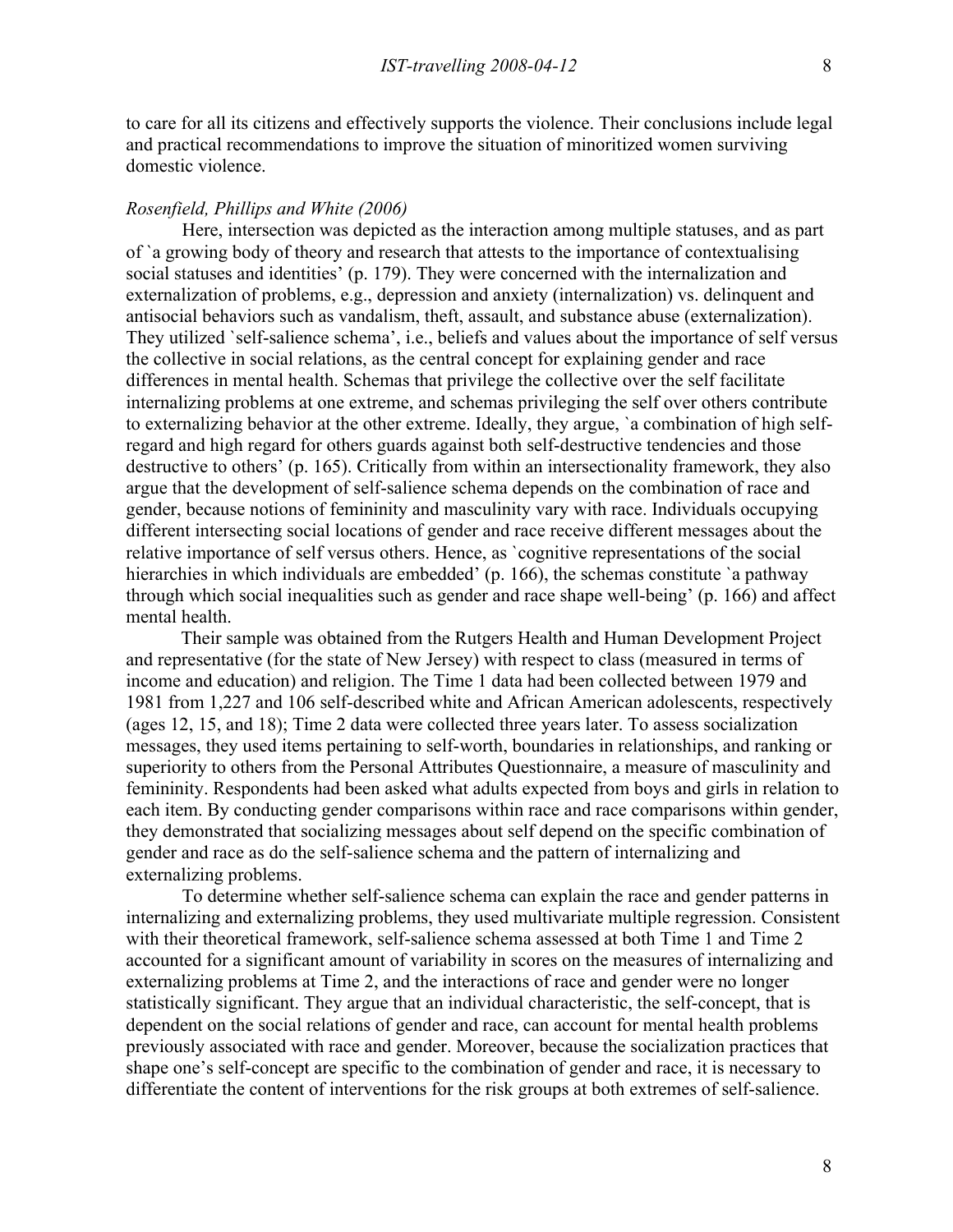## *Caldwell, Guthrie and Jackson (2006)*

Caldwell et al. argue that an intersectionality framework provides a more holistic lens to gain insights into health disparities and support social action. They investigated psychological well-being, defined primarily in terms of self-esteem and depressive symptoms. Doing so, they do not treat race, gender and class solely as demographic variables, but also as social identities. Racial identity development is their leading concept. They claim that racial socialization and experiences with institutional and interpersonal discrimination are the important practices in this developmental trajectory, with beliefs about the worth of one's own racial group as the outcome. Three attitudes are highlighted: private regard, public regard and racial centrality. Racial socialization is conceptualized in complex terms, highlighting differences related to involuntary and voluntary (migrated) minorities, gender, historical experiences, and social contexts: `The traditions of oppression and racism persistently exert negative influences on the lives of many African Americans, resulting in more chronic economic disadvantages, less educational attainment, fewer career advancements, and poorer health outcomes than white Americans' (p. 166). On the other hand, they note that for Black Caribbean immigrants, social class matters more than race in their countries of origin, but the longer they remain in American society, the more discrimination based on colour affects them.

They used a weighted sample from the National Survey of American Life; African American adolescents were the involuntary minority (n= 810) and Caribbean Black adolescents were the voluntary minority (n= 360), with almost an equal number of females and males and varied family income. Adolescence was defined as age 13 to 17. Regression analyses, conducted separately for each race and gender combination, explored how the three racial identity attitudes and experiences with discrimination influenced self-esteem and depressive symptoms, while controlling for age and family income. The outcomes varied for the four race/gender groups, and they conclude that an intersectionality approach is essential for developing gender-responsive health interventions for black youth (especially for the boys).

# *Whitney (2006)*

 Even though `intersections' is a term in her title, Whitney did not explicitly define intersectionality. Her study focussed on the social distinctions of sexual orientation and (dis)ability in women's lives in relation to mental health problems that are disabling and therefore complicate identity development, e.g., post-traumatic stress disorder, social anxiety and clinical depression. In exploring identity development, she drew on two interactional models that `dynamically incorporate aspects of biology, cognition, and social and historical surroundings without using a fixed linear scale [and] … posit identity as fluid and dynamic' (p. 41). Both models, Eliason's model of lesbian identity development and Gill's model of disabled identity development, explicitly refer to experiences, and awareness, of oppression and could be viewed as implicitly incorporating an intersectionality framework. Whitney's question was whether a single model can explain disability identity development and sexual orientation development, as well as the life experiences of queer women with disabilities.

She interviewed five self-identified queer women with disabilities, of whom four were Caucasian. Their ages ranged from 25 to 58 years. All lived in the Seattle area, and only one referred to her social class. The women were recruited from e-mail lists of groups providing disability advocacy, queer support or advocacy, social meetings for queer and deaf individuals, and word of mouth. Substantially more women responded to the study advertisements than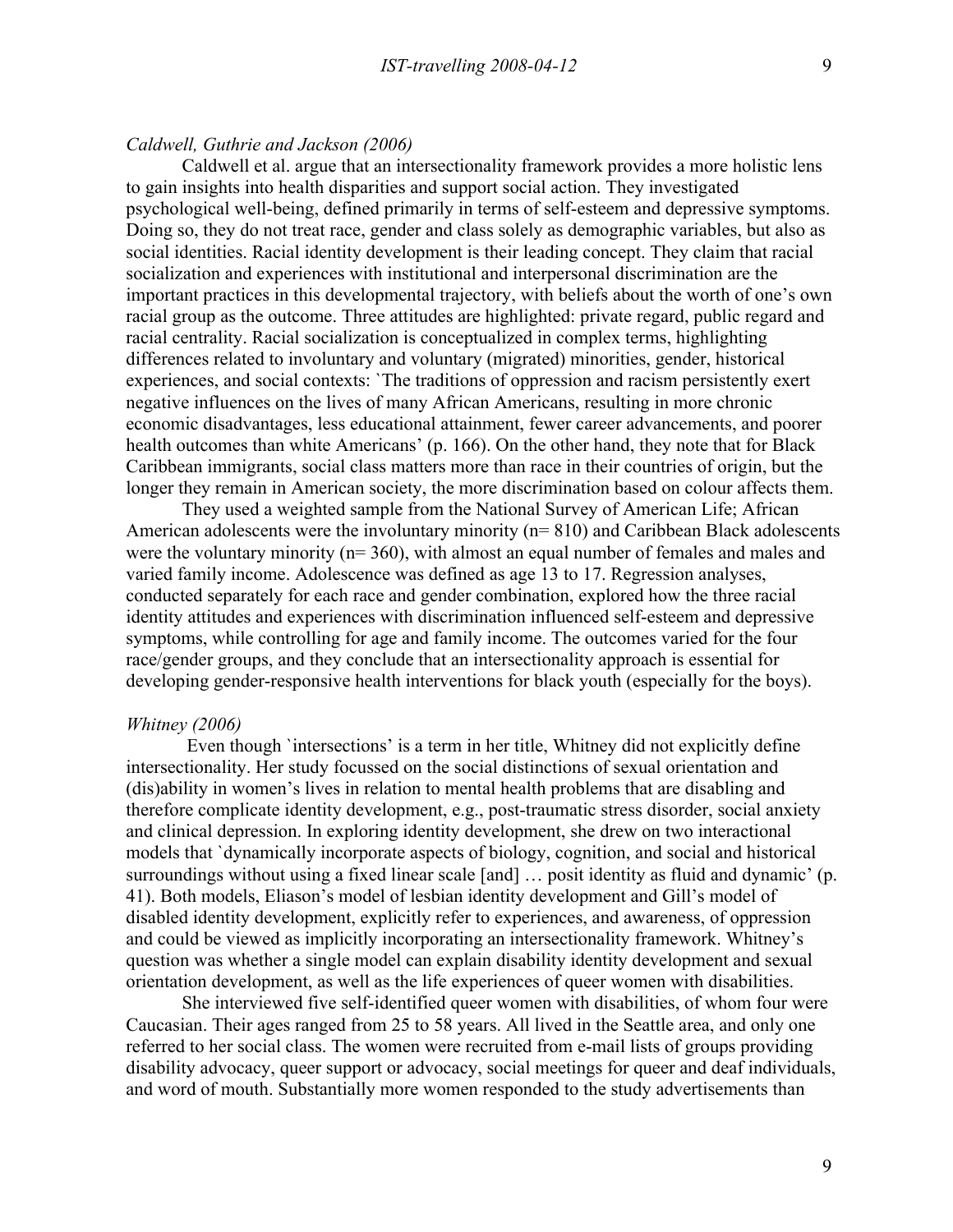could be accommodated due to time limits. Those who participated received compensation. Whitney used a semi-structured interview format, beginning with separate questions about disability and sexual orientation and then asking `How would you relate your sexual orientation and disability aspects of your identity?'. She analysed common themes across the five cases, but the primary analysis involved evaluating the women's accounts of their identity development in relation to the models of lesbian and disabled identity development. In doing so, she treated the development of an intersecting queer identity and disability identity as an empirical question. Apart from advancing theory, Whitney argues that her study's importance

eagerness to share their experiences.

lies in making visible queer women with disabilities and uncovering the community's

# **COMPARATIVE ANALYSIS**

As we have suggested in earlier sections of this paper, intersectionality offers a theory of social differences and an important emphasis on power relations. Consequently, it has implications for how one conducts research related to social diversity. Three questions guided our comparative analysis of how intersectionality was incorporated into the four target articles. Firstly, how do the researchers define and apply intersectionality as a theoretical framework, given the expectations raised in the scholarship on intersectionality? Secondly, how are power inequalities handled? Thirdly, what are the methodological characteristics of the studies?

## *Defining and Applying Intersectionality*

Of the four articles reviewed, only Caldwell et al. incorporated an extended theoretical discussion of intersectionality. In the Rosenfield et al. article `intersection' appeared on only four occasions and was treated as synonymous with `statistical interaction'. Otherwise, the authors treated the meaning of intersectionality as self-evident, despite its use in the empirical literature being conceptually confusing. Burman and Chantler, for example, used intersectionality in two ways: (1) as intersecting types of difference and (2) to refer to other sorts of relationships, i.e., between practices and oppression (abstract, p. 59), assumptions (p. 66), tactics and agreements (p. 71), and policies and social differences (p. 72). Similarly, Whitney referred both to `intersections of queer theory and disability studies' and `intersections in these identities' (p. 50). The danger here is that intersectionality's transformative potential will be lost if attention is diverted from how individuals' social positions shape the meaning of their experiences.

All four studies limited their interest to a relatively small number of social distinctions (mainly two – gender and race, Whitney being the exception) with no explicit rationale for doing so. Although this may reflect the origins of intersectionality, recent scholarship has questioned this limitation (e.g., Knapp, 2005). Also, the practices for marking gender and ethnicity were limited and conventional, i.e., gender as men and women and ethnicity as `culture' (but more specifically, geographical origin in Burman and Chantler and skin colour in Rosenfield et al.). Thus, the promise of intersectionality for moving away from simple categorical distinctions to incorporate multiple dimensions and complex intersections of varied power relations remains unfulfilled in these studies.

Nevertheless, all four studies make important theoretical contributions. Both Burman and Chantler and Rosenfield et al. introduce new concepts to develop a more comprehensive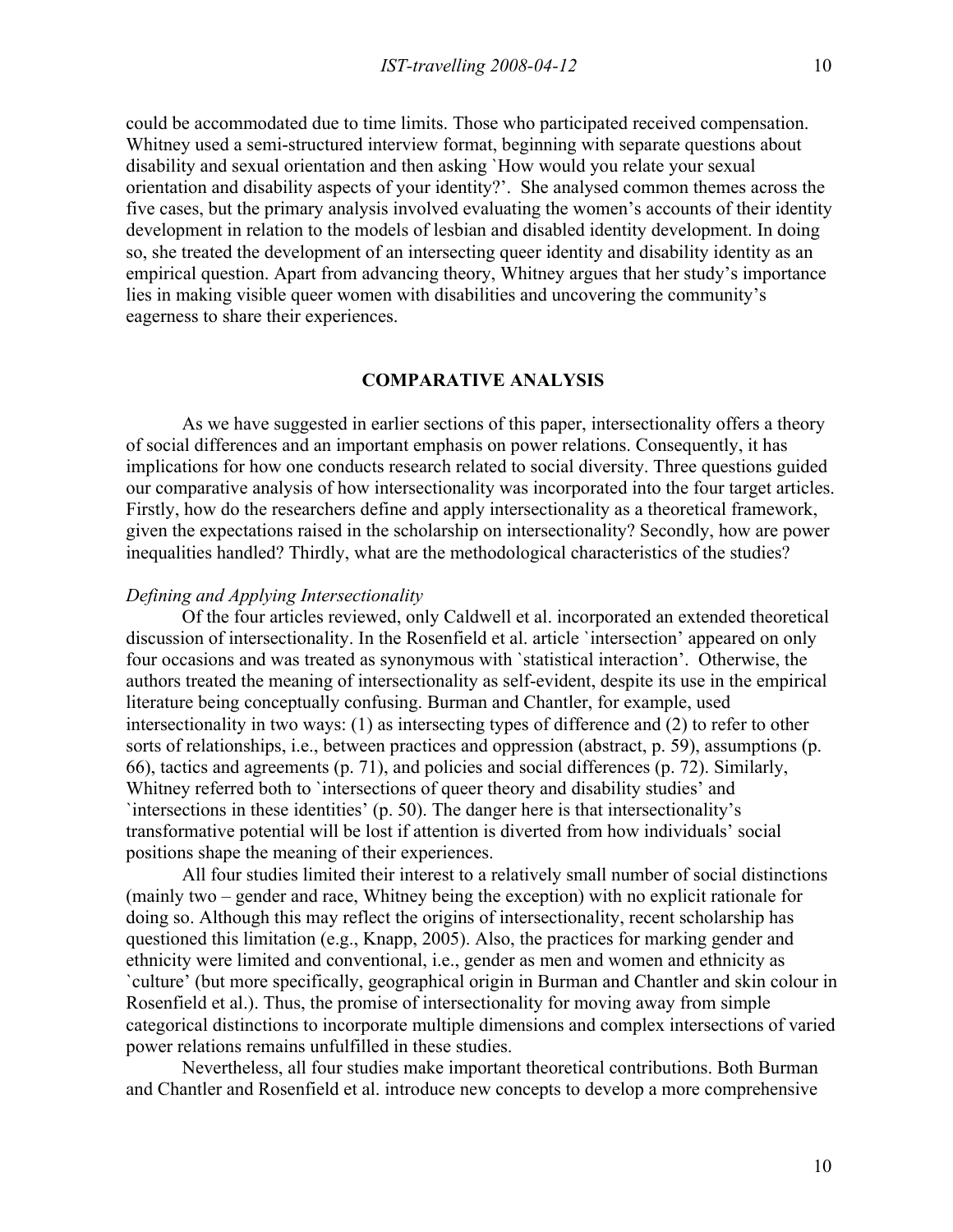understanding of mental health (care) problems. Burman and Chantler move away from an individualistic explanation of domestic violence survivors' behaviour by drawing on the concept *minoritization*. Rosenfield et al propose *self-salience schemas* as an alternative to a biological interpretation of internalizing and externalizing problems. Caldwell et al.'s and Whitney's theoretical contributions take a different form. They contextualize identity development as a process with historical and present difficulties (e.g., discrimination) and advantages (e.g., feelings of pride rooted in family and community socialization) that may be connected to race, queerness and disability. Thus, incorporating an intersectionality framework in these studies was generative in producing new ways of thinking about psychological concepts that may lead to more equitable and effective mental health care.

### *Sensitivity to Power Inequalities*

The four studies varied in the degree of attention paid to power relations. Burman and Chantler place minoritization in the centre of their analysis of a dominant narrative about women surviving domestic violence. As researchers, they opened up a space for survivors to speak about the barriers they face, thereby shifting analytic focus to the participants' concerns. In addition, they identify how cultural pathologisation takes place through service providers' referral patterns. Rosenfield et al.'s view of power and gender is broad (different types, positions and exchanges). They pinpoint the origins of power inequalities of race in economic differences and the historical conditions of slavery. Although they do not identify any achievable changes to the mental health care system, their analysis points to the advantages of the African American girls' self-reliance. Caldwell et al. implicitly point to power differences when they distinguish between involuntary and voluntary minorities. They use the terminology of `oppression' and `racism' in outlining African Americans' (the involuntary minority) historical experiences. Similarly, Whitney draws attention to a hitherto invisible group, the oppression associated with queerness and disabilities, and its influence on identity development.

All four studies advocate on behalf of gender- and ethnic-responsive interventions, but only Burman and Chantler and Whitney also propose improvements to the mental health care system and other services and institutions that contribute to the problems minorities face in accessing appropriate and effective services. Given the absence of similar proposals in the two other studies, we conclude that an intersectionality framework may stimulate more `radical' solutions, but such radicalism is not inherent to the framework.

 A power-related point that is missing from all four studies is the likelihood that a person is confronted with contradictory power relations. Using the geographic metaphor of intersectionality, an individual is located at any given moment at a particular point in the intersecting power relations that make up the specific social context. This precise point usually reflects both privilege and disadvantage, and the hybrid positions connected to it. For example, a highly educated, female survivor of domestic violence encounters both privilege and disadvantage. The assessment of her privileges and disadvantages shifts when we subsequently learn that she requires a wheelchair, has a well-paid job, is Black, but the wheelchair is only temporary. Importantly, then, we are dealing with a single individual situated in a single, complex location, whose personal strengths (or vulnerabilities), such as self-salience schemata, self-esteem and ability to cope with discrimination are connected to her shifting and multiple social positioning. When mental health researchers and practitioners treat specific social differences as independent variables that may interact, they overlook such complex and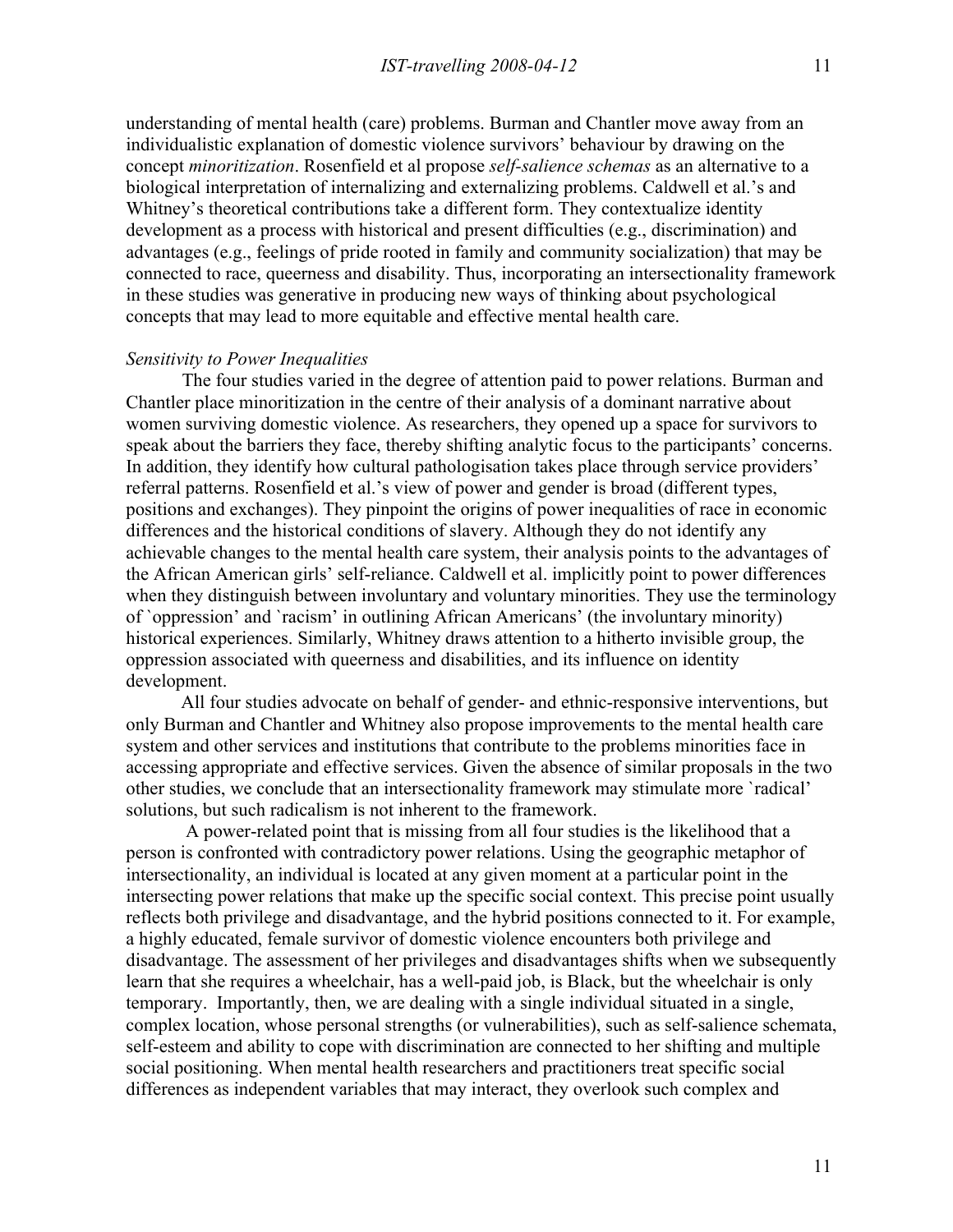contradictory power relations. Even if, in statistical terms, an advantage `cancels out' a disadvantage, it is nevertheless important to understand how the positive and negative forces affect mental health. The four research examples discussed here are exploratory and groundbreaking in their use of intersectionality, and this more nuanced and complex level of discourse may be the next stage in advancing intersectionality as a workable framework. Still, their failure to enrich their analysis by considering privilege simultaneously with oppression means that they have not used intersectionality to greatest advantage.

### *Methodological Characteristics*

All four studies relied on respondents' self-identification regarding their membership in specific social groups. Clearly, this is consistent with an intersectionality framework, because it respects participants' self-constructions and avoids the `oppression' of categorization.

The studies varied in adopting both qualitative (semi-structured interviews analysed by iterative reading) and quantitative (statistical analysis of survey data) approaches. Also, the two qualitative studies differed in their treatment of similarities and differences: Whitney focussed on similarities, whereas Burman and Chantler identified both convergent and divergent themes by challenging taken-for-granted assumptions about differences. In principle, such methodological diversity is consistent with the application of intersectionality in other fields, but still it remains controversial (McCall, 2005). What we found disappointing is the lack of justification for the methodological choices that were made.

In addition, we see some potential problems connected to the applied approaches, specifically, with the use of intersectionality in the Rosenfield et al. and Caldwell et al. studies. In order to compare race and gender groups using multivariate analyses, they needed large numbers of participants. Therefore, they used existing datasets and consequently had to be somewhat creative in deriving the variables for analysis given that the data were not tailored for their particular research questions. In our opinion, however, this solution contradicts the fluidity associated with intersectionality and its emphasis on differences being subject to variation in time and place. Indeed, they risked producing `old' knowledge because adolescents' lives in1980 likely differed from those in 2006 when the studies were published. Rosenfield et al. urge caution in applying their results due to possible racial or gender bias in the measures that were used at the time the data were collected, but more fundamentally, they risk producing an historical account instead of useful, current psychological knowledge.

A second potential problem pertains to the treatment of similarities and differences, because quantitative studies focus on statistically significant differences and patterns of covariation and tend to ignore similarities. Nevertheless, both quantitative studies explored within group variation in their regression analyses. Rosenfield et al. first treated gender and race as independent determinants, and then checked for interaction effects of gender and race on the internalization and externalization of problems (p. 175). Finally, consistent with the assumption that gender and race are socially constructed, they tested whether self-salience could explain the gender and race differences in internalizing and externalizing problems. Thus, there is a tension between conventional statistical analysis and the type of analysis called for within an intersectionality framework, in the sense that the social differences should also be treated as dependent variables. Caldwell et al. used categorical variables to compose gender/race subsamples on which they applied regression analyses with `racial identity attitudes' and `experiences with discrimination' as independent variables while controlling for age and family income, i.e., two other social difference variables. Removing variability due to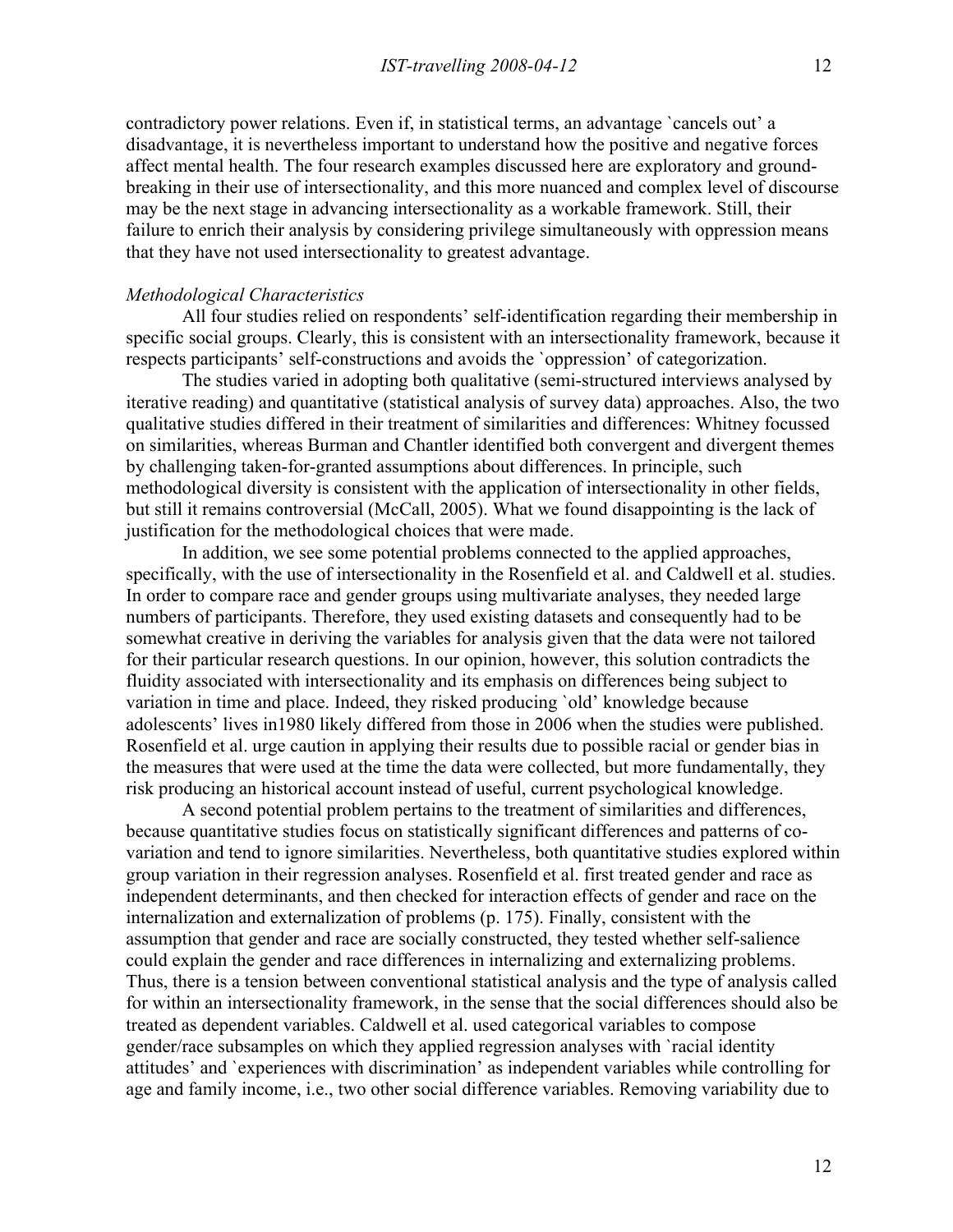age and income in this case is as problematic as ignoring the variability within gender and race groups as happens in much quantitative research not informed by intersectionality. Thus, for the time being, how to appropriately acknowledge both similarities and differences in analysis and interpretation remains a challenge for intersectionality-informed quantitative research. Consistent with McMullin and Cairney's (2004) well-rationalized study, we argue that researchers must explicitly account for their decisions (a) to identify some social differences as more important than others; (b) to consider social differences only as independent variables; (c) to explore some within-group differences and ignore others; and (d) to use particular statistical tests to explore these relationships.

#### *Comparison with more Traditional Studies*

To better grasp what intersectionality studies contribute compared to more traditional studies that include comparisons of social differences but are not informed by intersectionality, we searched within the abstracts of *Women and Health* as this journal focusses on gender and has a tradition of being sensitive to issues of power. For the period 2004 to 2006, we selected abstracts mentioning some combination of the differences *ethnicity, culture, age, class, and sexuality*. From the resulting list of 25 articles, we first selected those concerned with mental health problems, and second, those mentioning the largest number of social differences (i.e., three or four): McLaren (2006); Outram, Mishra and Schofield (2004); Song, Sands and Wong (2004). To cover class as well as ethnicity/race, we added Boury, Larkin and Krummel (2004).

Notably, these articles lack explicit recognition of the complexity of social differences. For example, in examining mental health services utilization among low-income, white and African-American women during the perinatal period, Song et al. (2004) used data integrated from three administrative datasets. Ethnicity (their term) was treated as an independent variable, coded "1" if African American and "0" if white, and remained unpacked just like the sociodemographic factors, age, education, marital status, and number of children. The analyses consisted of chi-square, t-tests and hierarchichal logistic regression (for predicting the probability of mental health services use) in which ethnicity was added as second step. Interestingly, they acknowledged the limitations of their analysis at the end of the article and noted that qualitative research could better identify how ethnicity and other factors affect mental health service utilization.

Similarly, Outram and colleagues (2004) aimed to examine associations between poor mental health and sociodemographic, psychosocial and health related variables in midlife Australian women. They used the dataset from the Australian Longitudinal Study on Women's Health. From a gender perspective, the quality of these data is refreshing and impressive in its sensitivity to the variation in women's lives, including employment status, main occupation, country of birth, and marital status. Nevertheless, they missed the opportunity to examine the intersection of age, ethnicity, and social class. Even `midlife', with its multiple dimensions, oppressions, and contradictions, did not receive much elaboration. On the other hand, in their conclusions they attended to the broader context of women's lives and suggested that policies are needed to facilitate women's re-entry into the workforce after childbearing or child-rearing.

McLaren's (2006) research examined whether sense of belonging in the community and sexual orientation were associated with dysphoria among women. Drawing on the notions of internalized and externalized homophobia together with sense of belonging, she pointed to the relevance of socio-cultural context and power when studying mental health care issues. Her quantitative analyses are very sophisticated; she tested for additive, moderator and mediator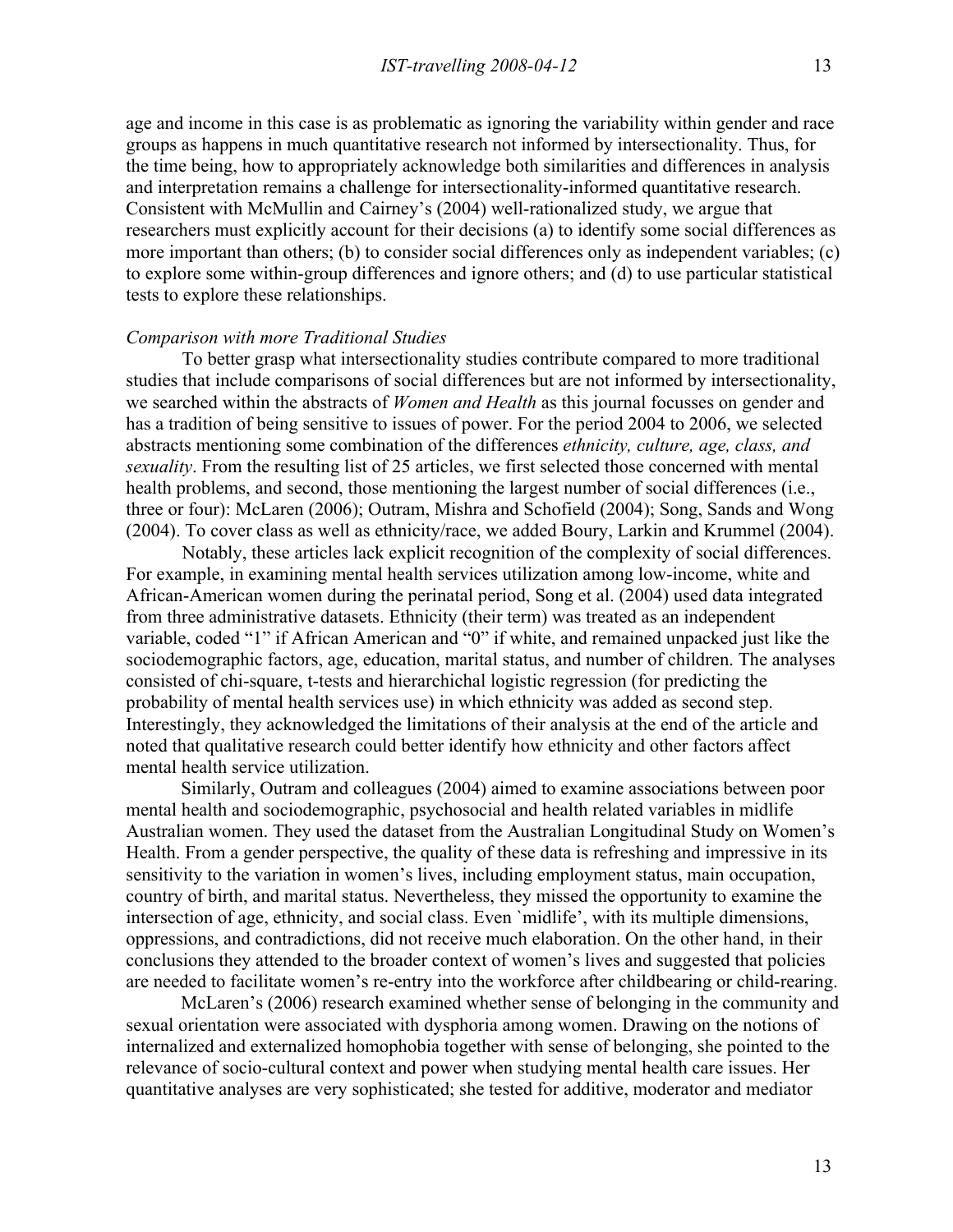effects of sense of belonging. Nevertheless, from an intersectionality perspective, the analysis was incomplete because class and race variation within the hetereosexual and lesbian groups was omitted, and no historical information was given.

Boury et al. (2004) studied depressive symptoms within a community sample of women who were post-partum and participating in a course aimed at weight management. Their hypotheses focussed on the relationships among income, depressive symptoms, body weight and physical activity levels. They treated age, ethnicity, education, and employment as demographic variables and reported descriptive statistics in their article. Confirming one of their hypotheses, the sample was characterized by relatively high rates of depressive symptoms. These symptoms were related to perceived stress and social support but not to body weight and physical activity levels. In discussing their results, they could only point to the range of possible stressors and areas of insufficient support that coincide with low income. An intersectionality perspective, however, could have led them to consider the importance of unpacking this social category and considering the power relations involved. In addition, they probably would not have mentioned a possible connection between ethnicity and weight concern when studying a sample that was 91% Caucasian.

In general, then, we find a common pattern among these four studies. All four focus on gender combined with one other social difference: namely income, age or sexual orientation. By choosing just one social location (e.g., low-income or midlife), however, they homogenize their samples and create subgroup profiles. This simplifies the range of social locations contained in the analysis, and although subgroup profiles may serve a useful purpose in preventive mental health care by identifying people at risk, the potential negative consequences of stereotyping in the absence of any serious consideration of the sociocultural context offer a reason to use such profiles with caution and to adopt an intersectionality perspective. Additional social variation was incorporated in regression analyses where the other social differences were included as independent variables. By combining multiple social differences in this way, however, the variability accounted for by the relationships among those differences is actually removed from the analysis. We conclude that these four studies stand apart from the four intersectionality studies primarily in their lack of interest in the sociocultural context of mental health (care) and their treatment of diversity as simple demographic categorizations.

## **ISSUES FOR FUTURE DEVELOPMENT**

In our view, the remaining challenge is adapting intersectionality's holistic lens and the complexity it entails beyond the gender and race concerns of its origins. A handful of others with a similar interest in intersectionality have already offered some suggestions. Both Carter, Sellers, and Squires (2002) and Stewart and McDermott (2004) highlight the importance of: (1) sufficiently large, heterogeneous samples that allow for an analysis of at least gender, race, and social class; (2) measures of social class that make explicit the power relations and living conditions that remain invisible with traditional demographic measures of class; (3) multidimensional comparisons instead of the common pairwise comparisons; and (4) acquiring the resources needed for the qualitative investigations that allow for the social/power relations associated with social differences to be explicated. Furthermore, they advocate basing decisions regarding the relevance of particular types of social difference on logical and empirical considerations such as the research project's goals (i.e., description vs. explanation),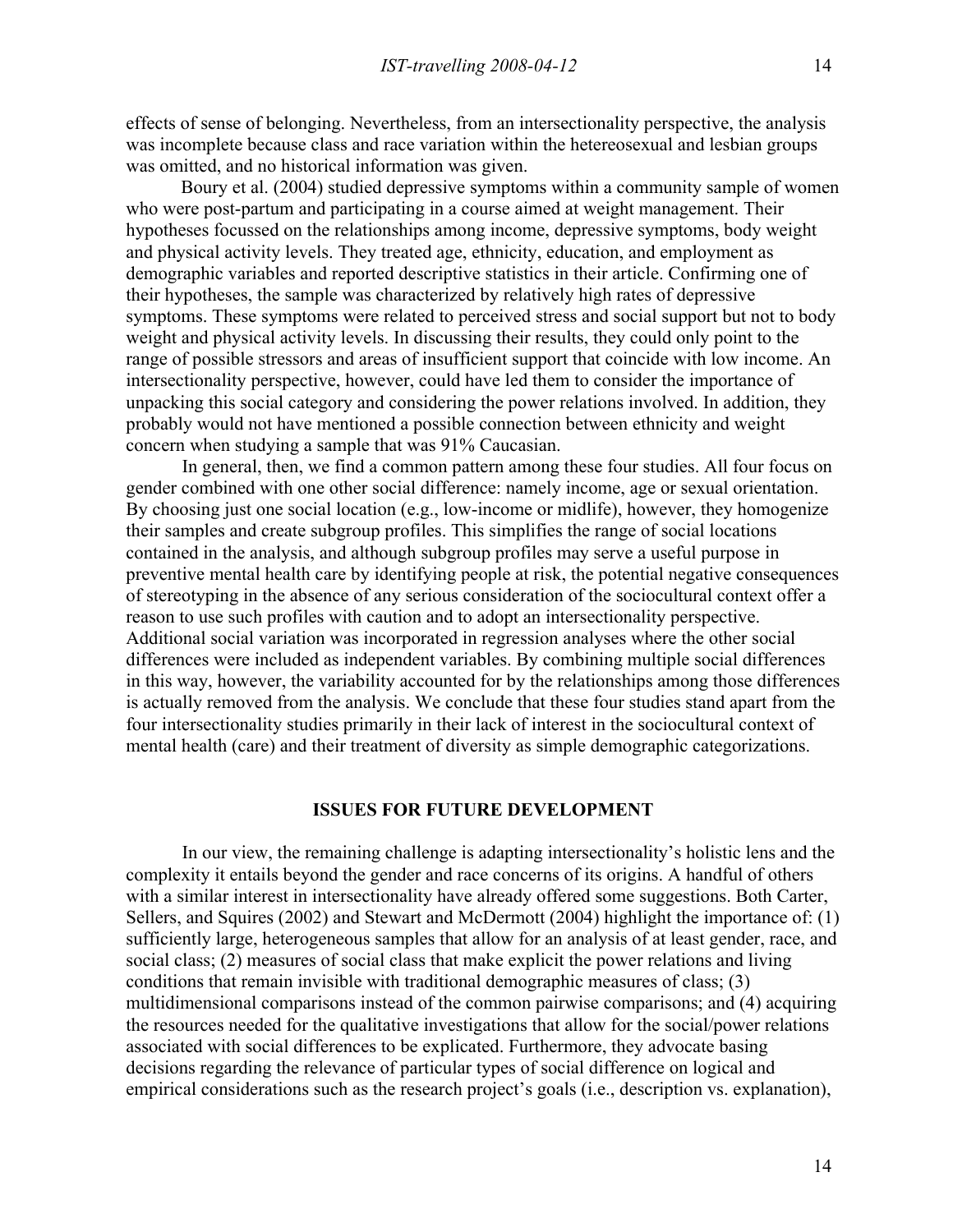the practical aim of the researcher/clinician (i.e., support for policy vs. diagnosis or treatment/intervention), the type of practice and client (i.e., physical, mental, or public health), constraints of the proposed statistical analyses, consultation with experts, or preliminary tests of statistical relevance if the data are quantitative. We would add that these decisions should be made explicit at each stage of the research process, bringing a reflexive orientation to the intersectionality framework.

Kohn and Hudson (2002) argue further that it is important to study variations in ethnic and gender identity. Simply categorizing individuals as female or male and ethnicity A or B does not adequately reflect the variability in their adoption of values, beliefs, attitudes and actions associated with ethnicity and gender. This has particular importance for mental health care providers, who may make incorrect assumptions about their clients based on apparent social category membership, and given the emphasis on empirically-supported treatment this is also a concern for researchers. In this critique, they highlight the social/power relations associated with ethnicity and gender as well as their multidimensionality. Their methodological recommendations include the adoption of ethnographic methods, investigating within-group variability in order to develop within-group profiles, and giving primacy to interaction effects. These recommendations are clearly consistent with the concerns we expressed about the way social differences are translated into variables, particularly in the traditional studies.

Finally, McCall (2005) warns that methods such as personal narratives and singlegroup analyses may easily lead researchers away from a multidimensional view to the articulation of a single dimension of each social difference. Regarding this point, we would add that in general there is a need to integrate available knowledge on social differences to inform research and practical mental health care decisions. For example, ethnicity can be unpacked not only as `culture', geographical origin or color of skin (Rosenfield et al., 2006), but also as reasons for migration, nationality, religion, and sense of belonging or adherence to cultural practices (Phinney, 1996). Similarly, gender can be unpacked not only in terms of the assumed biological differences underlying the traditional gender dichotomy (as men and women) or cultural differences (masculinity and femininity), but also socially and psychologically: as gender stereotypes, gender roles, and rate of gender socialization. This would address the homogenization associated with treating social differences as categorical variables. Thus, simply adding more categorical variables is not the solution; instead, having a broad conceptual, interdisciplinary understanding of the meanings of social distinctions in the context of everyday life provides researchers and practitioners alike with a foundation from which to ask questions about mental health. Acker's (2006) recent conceptualization of intersectionality in terms of inequality regimes might be adaptable for the mental health (care) field.

Clearly, the time for descriptive studies that document differences between categories of social difference and leave the explanation for such differences to future research is past. To move to the explanatory level of research, a variety of methodological approaches will be required. For the moment, mental health (care) researchers seem mainly to utilize familiar methods. This however runs the risk of ignoring the phenomenological complexity implied in intersectionality (McCall, 2005). 'Methodological plurality' (Stewart and McDermott, 2004) may be advised, but the on-going challenge will be to develop decision rules for such pluralism. Certainly, one criterion for selecting appropriate methodology must be its capacity to treat race, gender, and other relevant social distinctions as interdependent in their potential relationships with mental health (care). Mental health (care) researchers who have used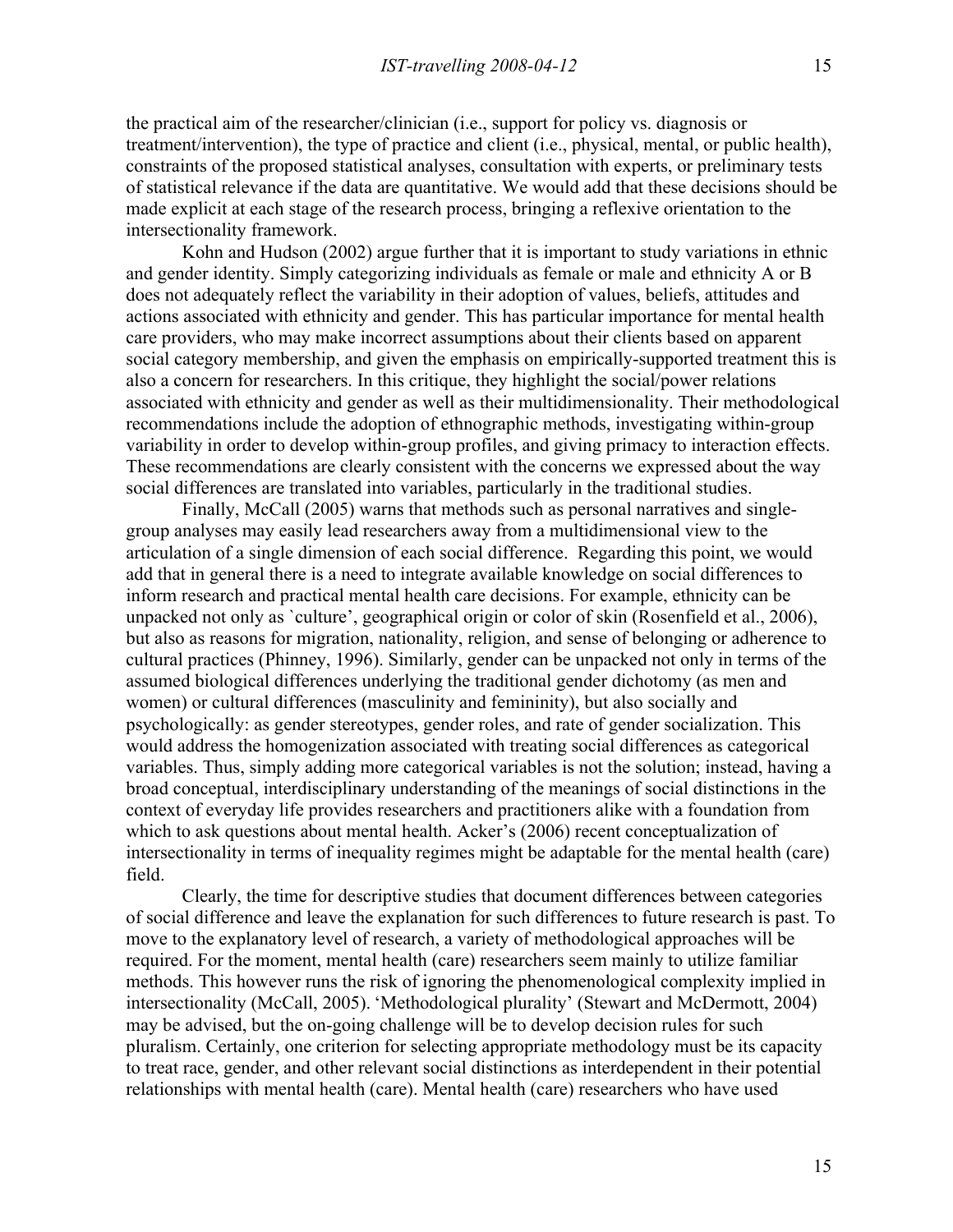intersectionality as a framework are only beginning to work out its implications for research methodology. What is needed now is research that uses intersectionality to inform *all* facets of the research process, from the research questions to the research design, analysis and interpretation. Methodological plurality in the absence of adequate attention to what the intersectionality perspective means will only lead to more studies falling back on familiar methods and modes of doing research and failure to capitalize on the promise of intersectionality.

# **CONCLUSIONS**

We began our study of intersectionality in the mental health (care) field with considerable optimism, having found the feminist scholarship promising. The paucity of empirical research adopting an intersectionality framework in mental health (care) research seemed to us an advantage in offering a space for critical reflection – to identify problems and offer solutions when they can have the most effect in shaping the direction of research, i.e., before orthodoxies develop. Simultaneously, we wondered about the scarcity of research formulated within an intersectionality perspective, even among feminist researchers. However, after our explorations, we wonder – in terms of the metaphor of 'travelling theory" whether the borders are closed except for those willing to pursue extraordinary measures and perhaps risk their position within the academy and their likelihood of obtaining research funding. Still, we now understand that the conceptual richness and complexity of intersectionality as a theoretical position must still be translated into convenient procedures for research and practice, and certainly in order to appeal to the mainstream in the mental health (care) field. Intersectionality has the potential to transform the field from an emphasis on a discourse of disease toward a framework that incorporates the socio-political context of gendered lives. This possibility may prove too radical however and encounter significant resistance from those with other epistemological and ontological commitments. Hence, we are somewhat sceptical about the likelihood that intersectionality will become the standard approach to diversity. Nevertheless, as we have demonstrated in our evaluation of existing research developed within an intersectionality framework, there are definite advantages to this approach, in particular its transformative potential.

### **REFERENCES**

- Acker, Joan. 2006. "Inequality Regimes: Gender, Class, and Race in Organizations." *Gender and Society* 20(4):441-64.
- APA 2004. *Resolution on Culture and Gender Awareness in International Psychology*. Htpp://www.apa.org/international/resolutiongender.html (accessed January 9, 2008).
- APA 2007. *Guidelines for Psychological Practice with Girls and Women*.
- Htpp://www.apa.org/about/division/girlsandwomen.pdf (accessed January 9, 2008).
- Boury, Janis M., Kevin T. Larkon, and Debra A. Krummel. 2004. "Factors Related to Postpartum Depressive Symptoms in Low-Income Women." *Women and Health*  39(3):19-34.
- Brah Avtar, and Ann Phoenix. 2004. "Ain't I A Woman? Revisiting Intersectionality." *Journal of International Women's Studies* 5(3):75-86.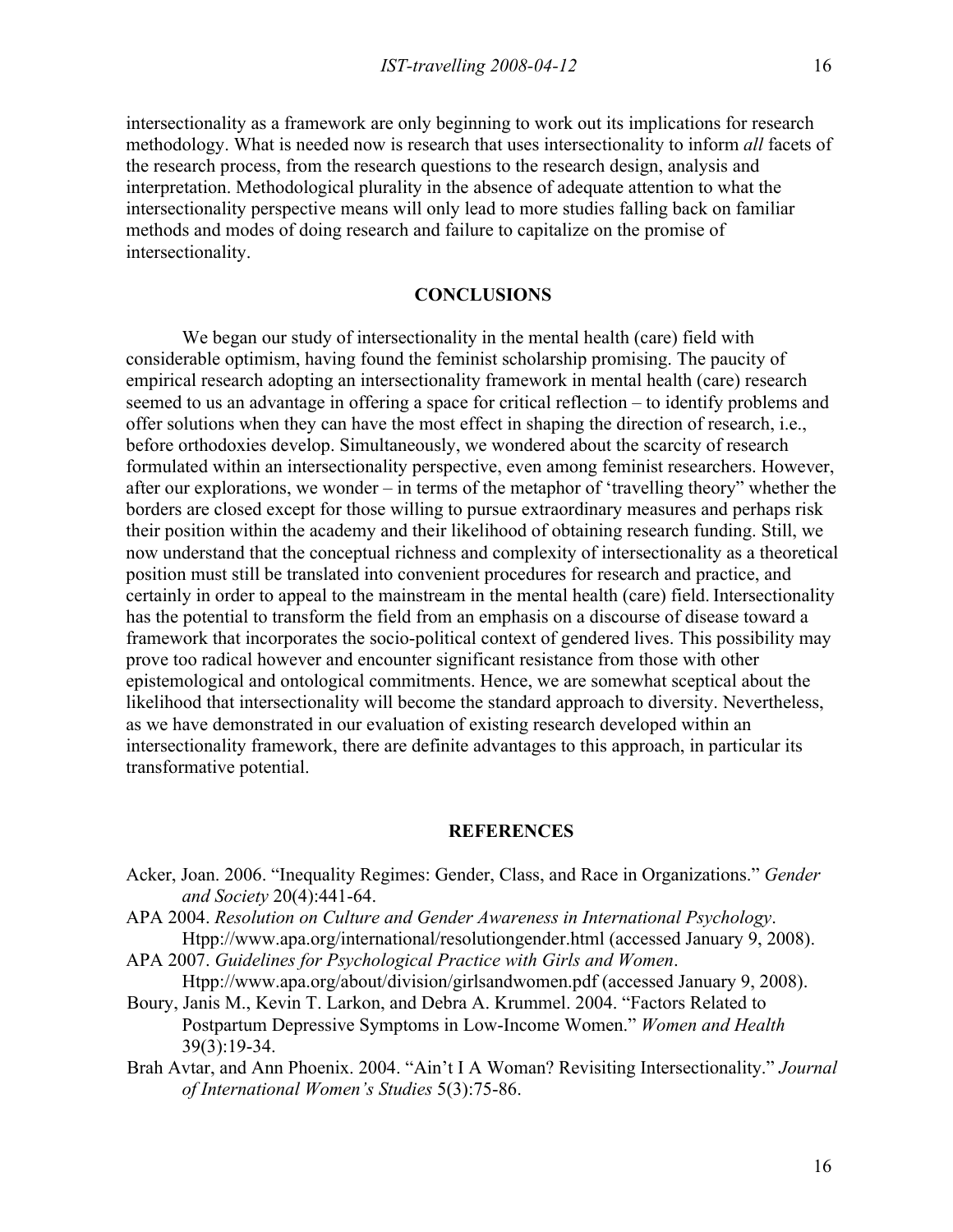- Burman, Erica. 2004. "From Difference to Intersectionality: Challenges and Resources." *European Journal of Psychotherapy, Counseling and Health* 6(4):293-308.
- ---. 2005 "Engendering Culture in Psychology." *Theory and Psychology* 15(4):527-48*.*
- Burman, Erica, and Khatidja Chantler. 2005. "Domestic Violence and Minoritisation: Legal and Policy Barriers Facing Minoritized Women Leaving Violent Relationships." *International Journal of Law and Psychiatry* 28:59-74.
- Browne, Irene, and Joya Misra. 2003. "The Intersection of Gender and Race in the Labor Market." *Annual Review of Sociology* 29:487-513.
- Caldwell, Cleopatra Howard, Barbara J. Guthrie, and James S. Jackson. 2006. "Identity Development, Discrimination, and Psychological Well-being Among African American and Caribbean Black Adolescents." In *Gender, Race, Class and Health. Intersectional approaches*, ed. Amy J. Schulz and Leith Mullings,163-92. San Francisco: Jossey-Bass.
- Carter, Prudence, Sherill L.Sellers, and Catherine Squires. 2002. "Reflections on Race/Ethnicity, Class and Gender Inclusive Research." *African American Research Perspective* 8:111-24.
- Chantler, Khatidja. 2005. "From Disconnection to Connection: "`Race, Gender' and the Politics of Therapy." *British Journal of Guidance and Counseling* 33(2):239-56.
- Collins, Patricia Hill. 1991. *Black Feminist Thought: Knowledge, Consciousness, and the Politics of Empowerment*. New York: Routledge Press.
- ---. 1998. *Fighting Words: Black Women and the Search for Justice*. Minneapolis. Minnesota: University of Minnesota Press.
- Comas-Diaz, Lillian, and Beverly Greene. 1994. *Women of Color: Integrating Ethnic and Gender Identities in Psychotherapy*. New York: Guilford Press.
- Commission of the European Communities 2007. *White Paper. Together for Health. A Strategic Approach for the EU 2008-2013.* http://ec.europa.eu/health/ph\_overview/Documents/strategy\_wp\_en.pdf (accessed March 20, 2008).
- Crenshaw, Kimberly. 1989. "Demarginalizing the Intersection of Race and Sex: A Black Feminist Critique of Antidiscrimination Doctrine, Feminist Theory and Antiracist Politics." *The University of Chicago Legal Forum:* 139-67.
- ---. 1991. "Mapping the Margins: Intersectionality, Identity Politics and Violence Against Women of Color." *Stanford Law Review* 43:1241-99.
- Donaldson, Ian, and Jack Jedwab. 2003. "Intersections of Diversity." *Canadian Ethnic Studies*   $35(3):10-25.$
- Hays, Pamela A., and Gayle Y. Iwamasa. 2006. *Culturally Responsive Cognitive-Behavioral Therapy: Assessment, Practice, and Supervision*. Washington, D.C.: American Psychological Association.
- Health Canada. 2000. *Health Canada's Gender-based Analysis Policy*. < http://www.hc-sc.gc.ca/hl-vs/women-femmes/gender-sexe/policy-politique\_e.html> (accessed February 13, 2007).
- Hermans, Hubert J.M., and Harry J.G. Kempen. 1998. "Moving Cultures: The Perilous Problem Of Cultural Dichotomies In A Globalizing Society." *American Psychologist* 53:1111-20.
- Hwang, Wei-Chin, Hector F. Myers, Jennifer Abe-Kim, and Julia Y. Ting. 2008. "A Conceptual Paradigm For Understanding Culture's Impact On Mental Health: The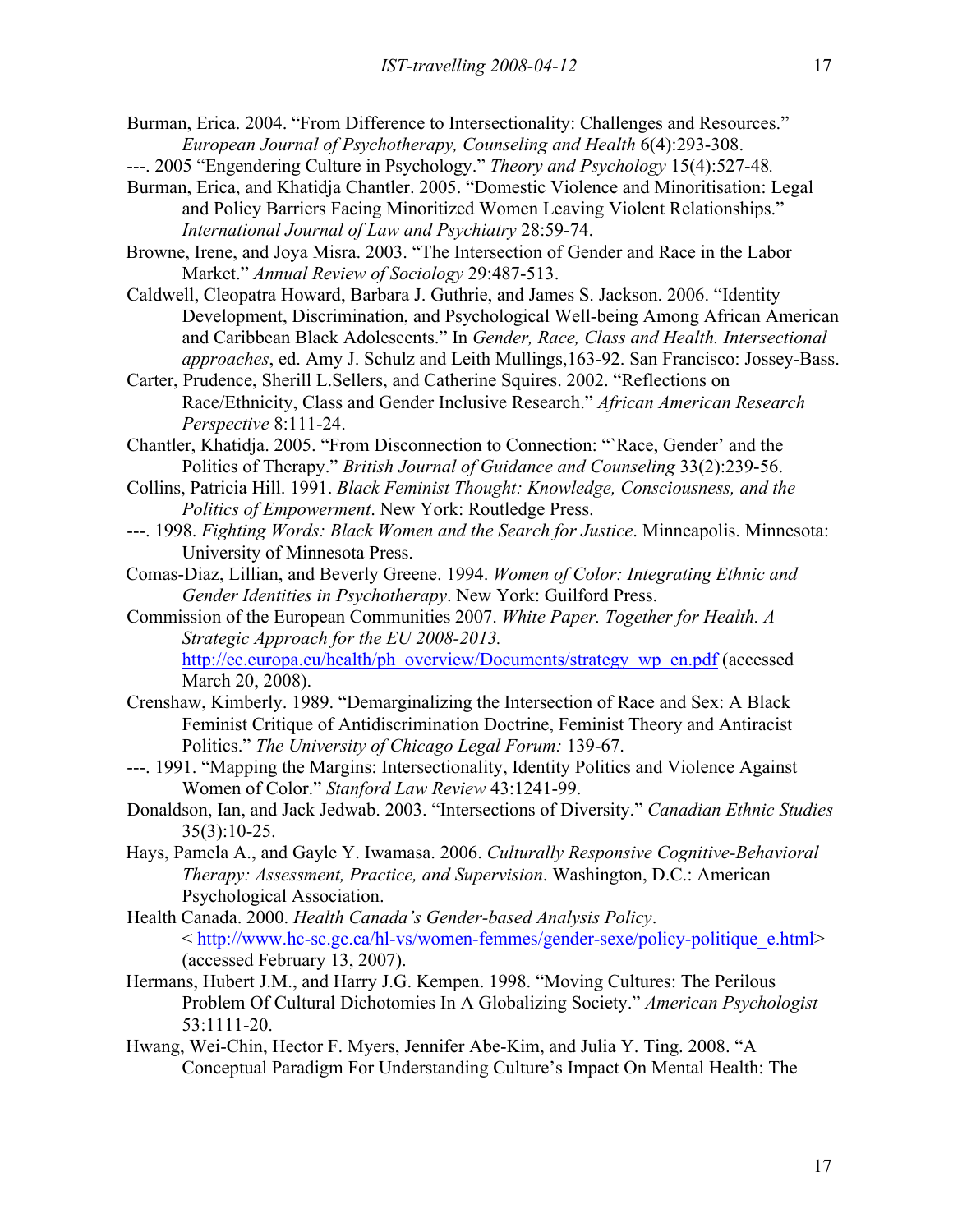Cultural Influences On Mental Health (CIMH) Model." *Clinical Psychology Review* 28(2):211-27.

- Kohn, Laura P., and Kira M. Hudson. 2002. "Gender, Ethnicity And Depression: Intersectionality And Context In Mental Health Research With African America Women." *African American Research Perspective* 8:174-84*.*
- Knapp, Gudrun-Axeli. 2005. "Race, Class, Gender. Reclaiming Baggage In Fast Travelling Theories." *European Journal of Women's Studies* 12(3):249-65.
- LaFromboise, Teresa D., Hardin L.K. Coleman, and Jennifer Gerton. 1993. "Psychological Impact Of Biculturalism: Evidence And Theory." *Psychological Bulletin* 114:395-412.
- Lorde, Audre. 1984. "Age, Race, Class and Sex: Women Redefining Difference." In her *Sister Outsider, Essays and Speeches*, 114-23. Trumansberg, N.Y.: The Crossing Press.
- Mann, Susan Archer, and Douglas J. Huffman. 2005. "The Decentering of Second Wave Feminisms and the Rise of the Third Wave." *Science and Society* 69(1):56-91.
- McCall, Leslie 2005. "The Complexity of Intersectionality." *Signs* 30*(*3):1771-800.
- McLaren, Suzanne. 2006. "The Interrelations Between Sexual Orientation, Sense of Belonging and Dysphoria Among Australian Women." *Women and Health* 43(3):123-37.
- McMullin, Julie Ann, and John Cairney. 2004. "Self-Esteem And The Intersection Of Age, Class And Gender." *Journal of Aging Studies* 18:75-90.
- Nguyen, Angela-MinhTu D., and Verónica Benet-Martínez. 2007. "Biculturalism Unpacked: Components, Measure, Individual Differences, And Outcomes." *Social and Personality Psychology Compass* 1/1:101-14*.*
- Nkomo, Stella M., and Taylor Cox. 1997. "Diverse Identities in Organizations." In *Handbook of Organization Studies,* ed. Stewart Clegg, Cynthia Hardy and Walter R. Nord, 338- 57. London: Sage.
- Outram, Sue, Gita D. Mishra, and Margot J. Schofield. 2004. "Sociodemographic and Health Related Factors Associated with Poor Mental Health in Midlife Australian Women." *Women and Health* 39(4):97-115.
- Pheterson, Gail. 1986. "Alliance Between Women: Overcoming Internalized Oppression And Internalized Domination." *Signs* 12(1):141-60.
- Phinney, Jean S. 1996. "When We Talk About American Ethnic Groups, What Do We Mean?" *American Psychologist* 51:918-927.
- Phoenix, Ann. 1998. *Reconstructing Gendered and Ethnicised Identities. Are We All Marginal Now?* Inaugural speech at the University for Humanist Studies, Utrecht, The Netherlands.
- Phoenix, Ann, and Pamela Pattynama. 2006. "Intersectionality." *European Journal for Women's Studies* 13:187-92.
- Radtke, Lorrie, and Mens-Verhulst, Janneke van. 2007. "A Feminist Perspective on The Use of Self-Regulation Theory in Health Psychology." In *Citizen City, Between Constructing Agent and Constructed Agency*, ed Vasi van Deventer, , Martin Terre Blanche,Eduard Fourie, E, and Puleng Segalo, 168-177. Ontario: Captus University Publications.
- Robinson, Tracy. 1993. "The Intersections Of Gender, Class, Race, And Culture: On Seeing Clients Whole." *Journal of Multicultural Counseling and Development:* 50-8.
- Rosenfield, Sarah, Julie Phillips, and Helene White. 2006. "Gender, Race And The Self In Mental Health And Crime." *Social problems* 53(2):161-85.
- Rummens, Joanna Anneke 2003. "Conceptualising Identity and Diversity: Overlaps, Intersections and Processes." *Canadian Ethnic Studies* 35*(*3):10-25.